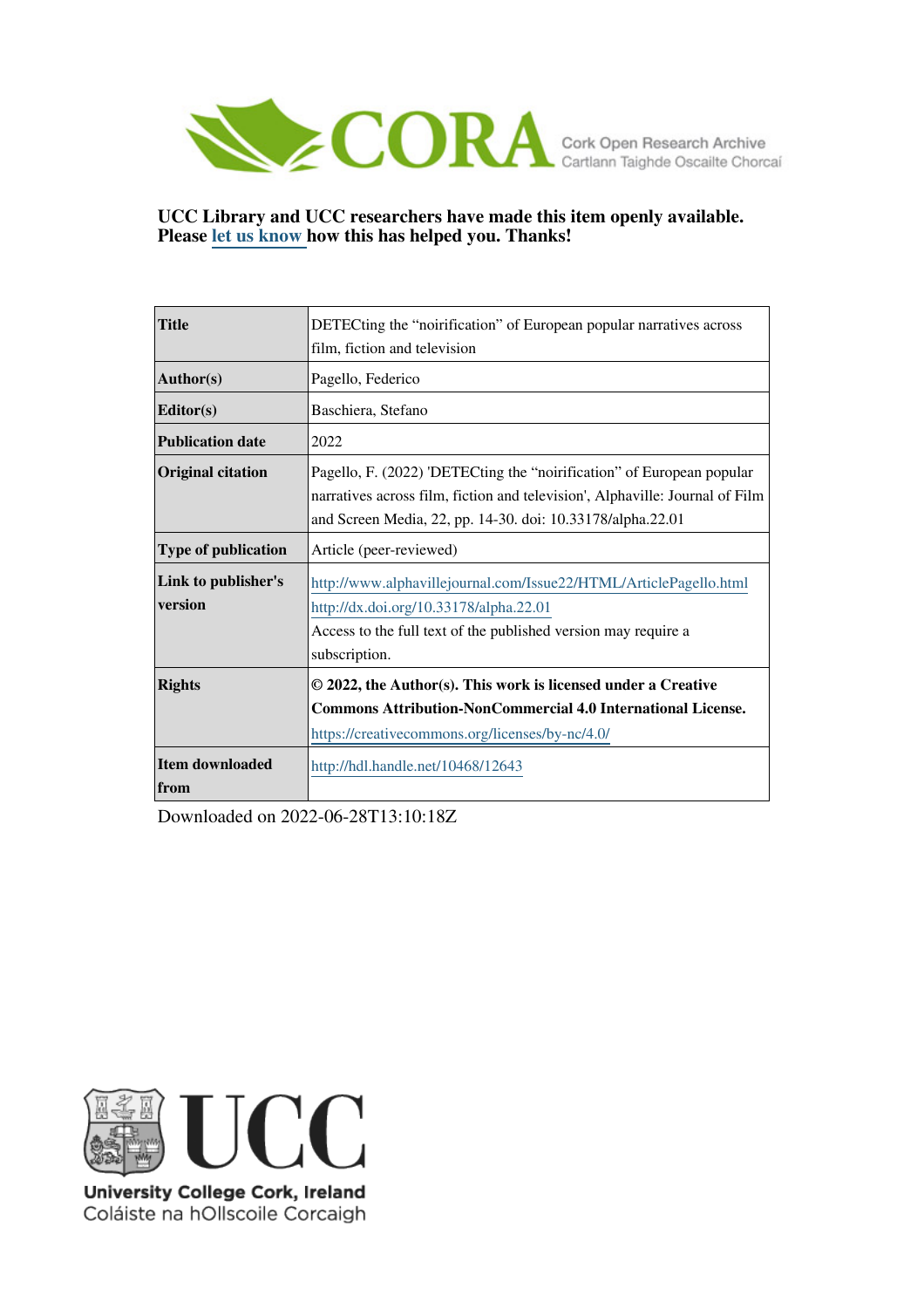

# **DETECting the "Noirification" of European Popular Narratives Across Film, Fiction and Television**

# Federico Pagello

*Abstract: The article explores the transcultural dimension of European crime narratives by looking at the specific role of cinema in this context. Building on the research conducted by DETECt scholars in different areas of contemporary popular culture—especially literature and television—it first discusses the link between the more and more widespread use of the "noir" label and the increasing cultural legitimation of the crime genre. The article then argues that this phenomenon echoes the emergence of a new "European quality crime film" in recent years. While stressing the potential contribution of the genre to the circulation of European cinema, the evident limits of its impact in this field are also examined. Finally, it looks more closely at the transnational circulation of contemporary Italian crime films to assess to what extent they have been able to find a transnational audience on a continental level. In this context, the importance to look beyond theatrical distribution and the centrality of intermedial exchanges are highlighted, indicating new directions for research.*

Is the increasing transnational dimension in the production, distribution and consumption of popular narratives helping to shape new European transcultural identities, or does it reveal the persistent cultural fragmentation and sociopolitical conflicts characterising Europe's past and present? The research conducted in the frame of the DETECt project, from which this article originates, addresses this question by looking at the case of crime narratives, arguably the most successful, adaptable and enduring narrative genre in modern popular culture. **1** Drawing on previous research projects on the role of popular media in the process of European integration (Agger; Bondebjerg and Redvall; Bondebjerg et al.), as well as on a growing body of scholarship on the transcultural and transnational dimension of contemporary crime narratives (Damrosch, d'Haen and Nilsson), DETECt examined whether and how this genre has contributed to making "mediated cultural encounters" possible among different communities and individuals across the continent that facilitate the "banal Europeanisation" of the everyday experiences of millions of people (Bondebjerg et al. 4). This article builds on DETECt's specific interest in the relationships among different media—literature, cinema and television—with the goal of assessing the particular role of crime films in this broader, intermedia context. In particular, the article argues that to study the transnational circulation of European crime cinema it is necessary to think of the genre as an inherently intermedial phenomenon, in which the success of discrete texts is less significant than the complex network of relationships in which they are included.

The first section examines the role of the crime genre—and especially noir—in facilitating the emergence of new transcultural phenomena in European popular culture, especially in the fields of literature and television, discussing how the link between the genre and discourses about "quality" has become increasingly crucial for the transnational circulation of European popular narratives. The second section focuses on the field of cinema, engaging with scholarly analyses of the production and distribution of European crime films, which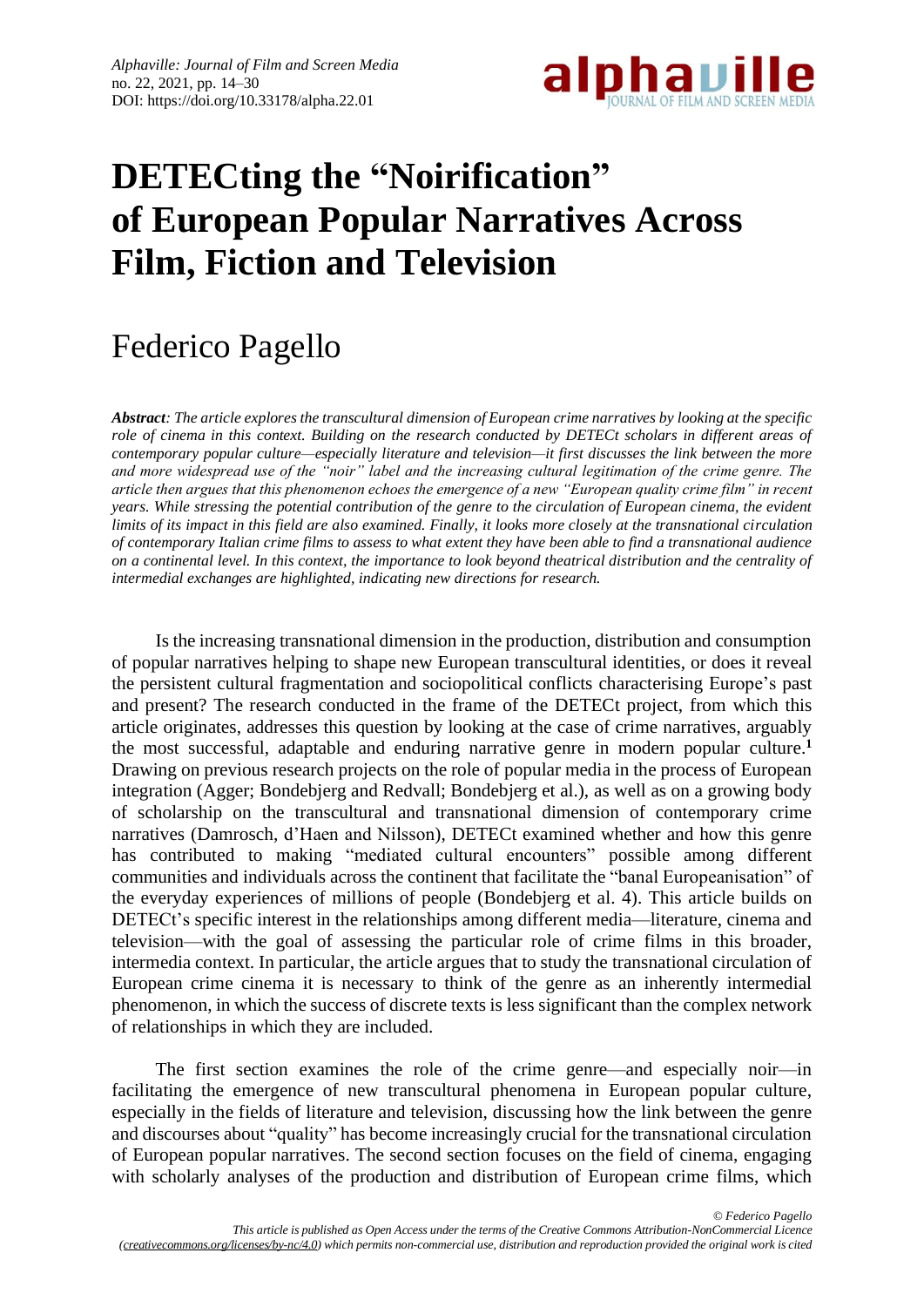highlight the emergence of a new category: the "quality crime film" (Baschiera). In the third and final section I examine how the transnational circulation of Italian crime films perfectly illustrates this phenomenon, emphasising the centrality of intermediality in this trend.

#### **"Euro Noir"? On the Noirification of European Popular Narratives**

The DETECt project examined how the vast and in-depth circulation of popular crime narratives in Europe as well as elsewhere has facilitated the emergence of various glocal and transcultural phenomena, asking whether they can provide the opportunity for European creatives and audiences to identify as members of the same "imagined community", which would make its European dimension apparent and could be embraced by individuals as well as groups across the continent. One way in which DETECt scholars have addressed this issue has been to examine the increasingly widespread use of labels such as "Nordic Noir", "Mediterranean Noir" or "Euro Noir" to highlight the transnational and, often, properly transcultural dimension of these phenomena (Baetens, Schultze and Truyen; Baetens and Truyen; Dall'Asta, Levet and Pagello; Biscarrat and Jacquelin). As scholars have widely discussed, Nordic Noir has become a paradigmatic example not only of the ability of the (multination) Scandinavian region to acquire a recognisable identity and to export its products across Europe and beyond, but also of the ability of this specific kind of crime narratives to influence the approach to the genre in many other parts of the continent, thus eliciting the emergence of new, hybrid cultural production (Creeber; Hansen, Peacock and Turnbull; Hansen). DETECt scholars Sándor Kalai and Anna Keszeg have shown this process very clearly in their study of what has been called, quite paradoxically, "Hungarian Nordic Noir". In a rather different way, the case of Mediterranean Noir has already provided ample evidence for the properly transcultural dimension of the crime narratives produced in the Southern part of the continent (Turnaturi). Focusing our attention on the cultural and ethnic diversity of this particular context, DETECt scholars highlighted that these crime narratives do not only cross national borders, but also Europe's geographical boundaries, thus questioning any simplistic assumptions about how we think about European cultural identity (Pepper; Pezzotti).

Also for this reason, DETECt scholars started to use the label "Euro Noir" to signal, rather than the existence of a homogenous phenomenon, that of a set of texts, trends, and questions indicating the increasingly interconnected relationships among popular narratives produced in different countries as well as different media across Europe. Interestingly, the term was first proposed by the British journalist and cultural critic Barry Forshaw in his *Euro Noir: The Pocket Essential Guide to European Crime Fiction, Film & TV*, a book that in spite of its title adopts a national perspective on its subject matter to explicitly emphasise the diversity and richness of the approaches found in each European country. DETECt literary scholars, however, started to adopt this label in studies focusing on the transnational circulation of European crime novels (Migozzi; Biscarrat and Jacquelin) and their common generic and cultural identity (Baetens; Baetens and Truyen). Looking at how the work of writers such as Fred Vargas, Andrea Camilleri, Jo Nesbo, Petroks Markaris and many others has been widely translated across the continent, Migozzi indeed argued that it is possible to identify a specific moment—between the late 1990s and the early 2000s—when literary markets across Europe opened up their doors to a much richer exchange of authors and stories from different European countries, reducing the traditional (Anglo-)American domination and promoting mutual exchange among the various national schools in the Old Continent.<sup>2</sup> "Euro Noir", in this sense, becomes a label for this transnational and increasingly transcultural genre that results from the mutual influences among writers working in different parts of the continent.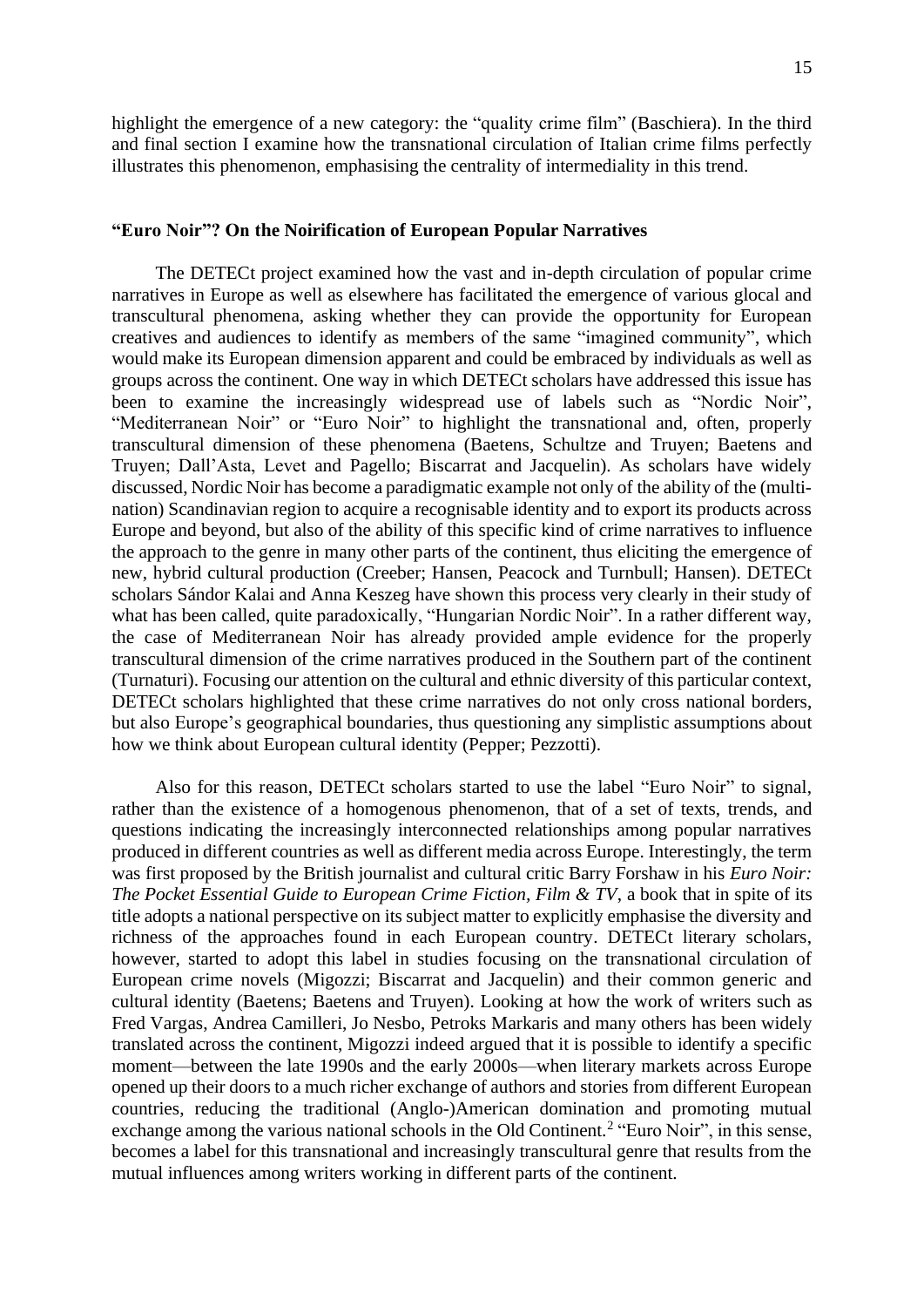A similar process has recently also become apparent in the field of television, in which European crime dramas have quickly transformed in order to address the competition of the new, American "quality" series (Pagello, "Images"). As Kim Toft Hansen (a member of DETECt project), Steven Peacock and Sue Turnbull have argued, the success of Nordic Noir in this medium was just the first and clearest sign of how European crime TV dramas started to receive larger visibility on continental as well as global distribution platforms (2). This process has led to the development of a range of new strategies for the production and circulation of TV series and enriched the traditionally national dimension of European television and, particularly, PSBs. During the last decade, transnationally successful crime series were produced in countries such as France, Italy, Germany, Spain, the Netherlands, Belgium, Hungary, Romania and Poland, while the activities of (American) multinational corporations such as Sky, Netflix and HBO Europe have greatly increased the opportunities for audiences to access a variety of non-domestic European series that were previously inaccessible. The success of shows such as *Peaky Blinders* (BBC2/BBC1, 2013–)*, The Returned* (*Les Revenants*, Canal+, 2013–2015)*, Gomorra* (Sky, 2014–)*, Money Heist* (*La casa de papel*, Antena 3/Netflix, 2017)*, Babylon Berlin* (Sky, 2017–), and *Dark* (Netflix, 2017– 2020) has not only proven the enhanced opportunities for European series to reach a truly continental audience, but have also offered stimulating representations of European society, history and current socio-political climate, using the crime genre and/or some of its stylistic features in varied ways (Dall'Asta, Levet and Pagello). This phenomenon has thus led DETECt scholars to suggest the label "Euro Noir" could cautiously be adopted to highlight not only the continental scale of these phenomena, but also their common features and ability to represent, and speak to, the shared experience of viewers across the continent (Hansen; Kalai and Keszeg; Dobrescu).

To fully apprehend the nature of this trend, however, we should turn our attention not only to its *European* dimension, but also to the specific role of the crime genre, and particularly of *noir*. The literary and TV crime narratives mentioned above have been indeed regularly associated, even if sometimes perhaps arbitrarily, with one (or more) variants of this subgenre. In addition to the "Nordic", "Mediterranean" and "Euro" variants, labels such as "regional noir", "country noir" or "rural noir" have been used more and more often to describe the use of the genre to explore special space and socio-cultural context (Jacquelin), while local and national "schools" such as "Tartan Noir", "Italian noir", "Belgian Noir", "Novela negra" and so on have acquired a continental and sometimes global resonance. But what is the contribution that such labels give to the circulation of crime novels and TV series on a transnational level? As literary and TV scholars have already suggested (Gorrara; Pieri 4; Steenberg), this article argues that the reference to noir genre is aimed at providing crime narratives with a "quality" status able to support the translation, adaptation and promotion of non-national cultural products in other European countries.

The phenomenon first became visible in the field of literature. While long regarded as a popular pastime with scarce literary credentials, and with little or zero cultural capital, crime novels have become since the 1980s the object of a deep critical re-evaluation.<sup>3</sup> After moving rapidly from the fringes of literature to the very centre of the contemporary publishing industry, the genre then acquired through the process of adaptation an increasingly important role in a growingly interconnected media system that currently finds its most powerful distribution channel in contemporary digital television. It is precisely in this context that European publishers, critics and audiences first started to identify—and to promote for an international audience—the novels written by authors as diverse as Jean-Pierre Manchette, Ian Rankin, Carlo Lucarelli, Jean-Claude Izzo, Andrea Camilleri, Fred Vargas, Hennik Mankell with the label of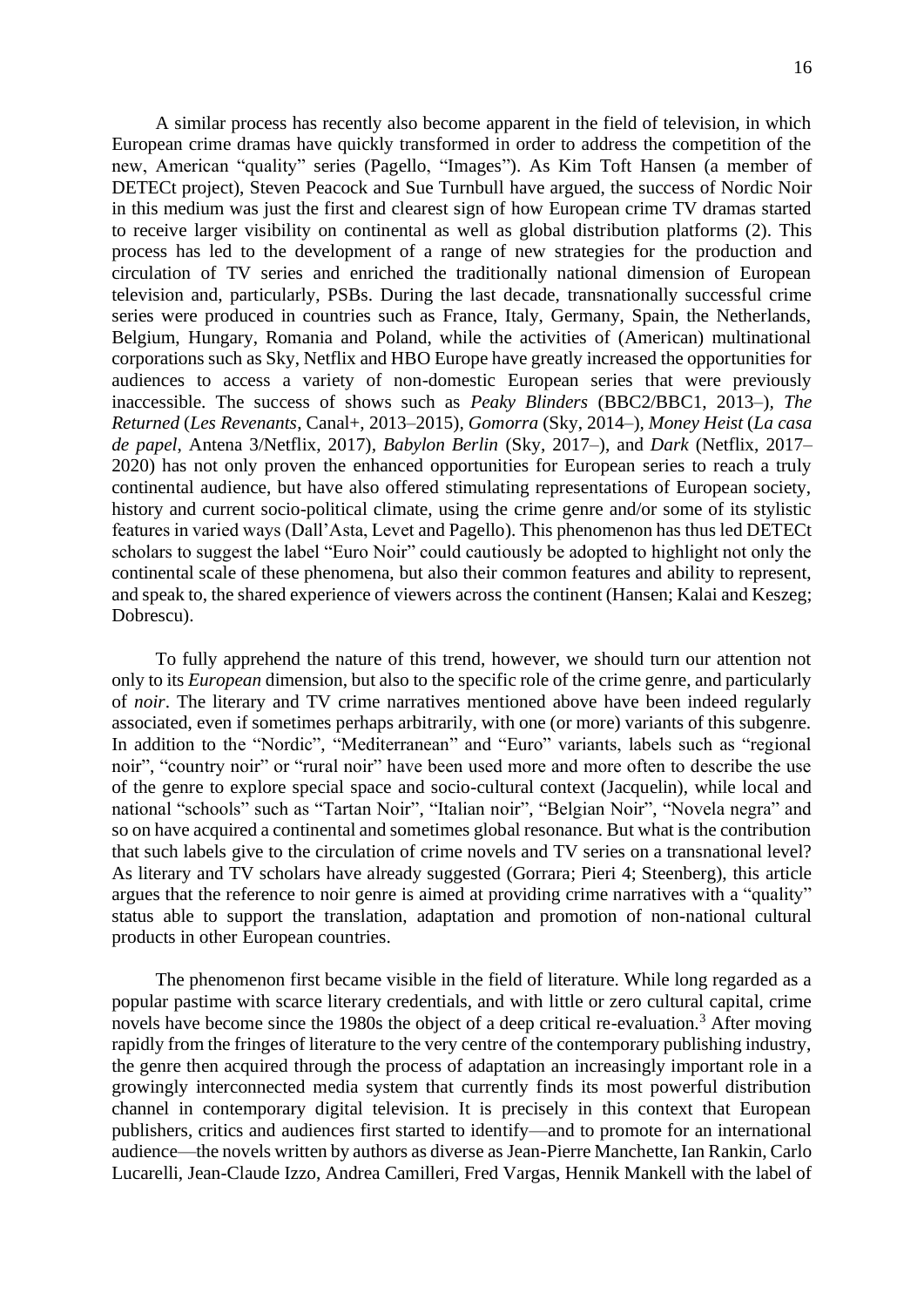"noir"—perhaps not despite but because the term has always been disputed and, in some of these cases, might not even be entirely pertinent. As shown by literary and media scholars (Mondello; Jansen, Lanslots and Vermandere), during the 1990s authors and publishers more consciously embraced the brand "noir" both as a literary and a marketing strategy in order to differentiate their output from the mass of crime narratives. In particular, noir's tendency to abandon some of the features of classical detective fiction to focus on social criticism, a darker representation of reality and a greater emphasis on the characters and the settings of the stories—rather than simply on the plot—have been regularly stressed to provide these narratives with a patent of cultural legitimacy (Jansen, Lanslots and Vermandere 9).

As is well known, the very same process has been at the centre of contemporary TV crime series, for instance in the crucial case of the promotion and reception of Nordic Noir (Hill and Turnbull). Here, the noir label helped to articulate a discourse about contemporary "quality" TV dramas as something different from "simple" crime series, emphasising the subgenre's association with social critique, existentialist mood, elaborate stylistic strategies, multi-layered storylines and sombre antiheroes. In recent years, neo-noir—or "noirised" series have been now regularly used by all kinds of television producers and commissioners (public and private broadcasters, pay-TVs, OTTs) to compete in the increasingly crowded, but also appealing, market of transnational digital television. In the last decade this change has perhaps been even more evident in Europe than elsewhere, since the arrival of new players such as Sky, Netflix, Amazon or HBO has deeply transformed the production and distribution of scripted programmes, in particular by opening up a new international market for European TV series. Following the most influential American quality television series—from *The Sopranos* (HBO, 1999–2007) to *True Detective* (HBO, 2013–), from *Dexter* (Showtime, 2006– 2013) to *Ozark* (Netflix, 2017–), from *Breaking Bad* (AMC, 2008–2013) to *Fargo* (FX, 2014)—an impressive percentage of the most successful European TV series have explicitly drawn on noir or neo-noir elements for their characters, stories, setting and/or style. Shows as diverse as the aforementioned *The Killing*, *Peaky Blinders*, *Babylon Berlin*, *Money Heist* and even the more classical *Sherlock* (BBC, 2010–) have been associated with the genre one way or another, as they effectively used the neo-noir elements to connect with these larger trends in international television. As clearly argued by Lindsay Steenberg, these series are received by the audiences, journalists and critics as "complex, realist, and significant" precisely because

the noir filter is a very successful legitimation strategy. It is a mobilization of the tropes, aesthetics, and cultural myths circulating around film noir to call upon a history of critical acclaim and debate. The act of labelling something noir, particularly a visual fiction, is a way of insisting on its status as art. (62)

The recent phase in the history of European crime narratives and, particularly, in their transnational circulation is thus deeply linked to the "re-branding" of the genre as something other than classic crime fiction, which seemed to have exhausted at least some of its potential and could survive only through a renewal that took the form of its "noirification". This term has been proposed by the Italian scholar Massimo Locatelli in his monograph on contemporary crime narratives, *Psicologia di un'emozione. Thriller e noir nell'età dell'ansia*, to indicate the widespread adoption by popular narratives across media of the themes, atmospheres, and stylistic features of noir, often in combination with other genres. Locatelli provides a variety of examples, referring to literature, film, comics and television series, embracing dramatic and comedic texts, art cinema and Hollywood franchises, children's stories and adult-only imagery. Of course, this spread and contamination also necessarily involved a weakening of the genre's, already notoriously precarious, borders and further increased the proliferation of hybrid texts,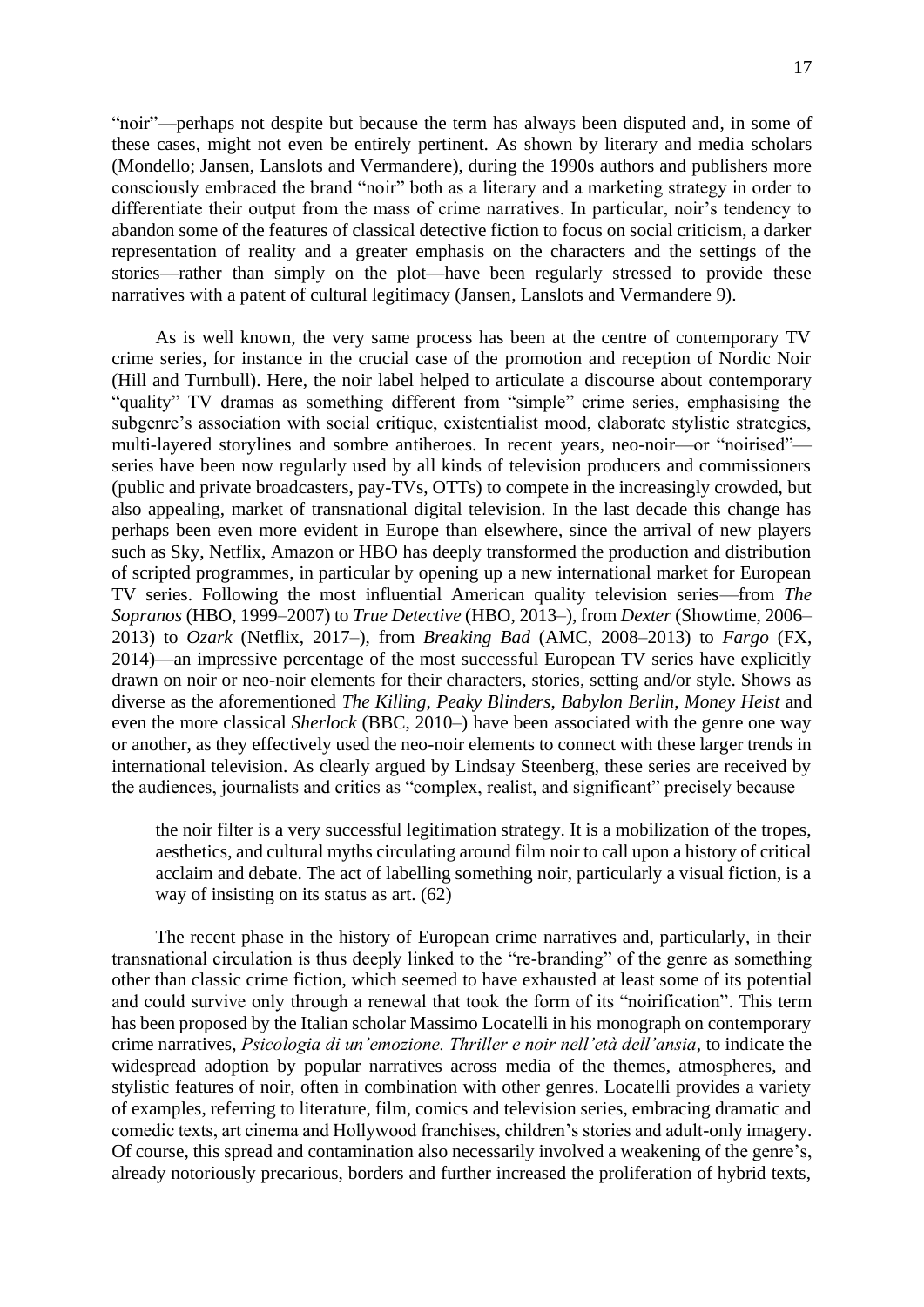in which noir is only one of the elements and, often, not the most important. Precisely for this reason, however, I believe that "noirification" is a useful concept to illustrate how, while the "quality" of these "noirised" texts has been constantly questioned, this label has been widely adopted by producers, distributors and consumers to discuss these narratives and their transnational success.

#### **European Crime Film Between Auteur and Quality Cinema**

If the process of legitimisation and increasing transnational circulation has been so clear in the field of fiction and television, what happened in the field of European cinema, whose cultural capital and industrial system is certainly significantly different? To answer this question is not so straightforward: while DETECt scholars could benefit from the large scholarship that has been produced during the last decades on European crime novels and TV series, the situation in the field of film studies is largely different. In fact, studies on crime cinema that adopt a European perspective are extremely rare (Spicer), as scholars have tended to focus instead on specific historical periods, authors or national schools. In fact, it is possible to argue that research on European crime cinema is an underdeveloped field of study, and that neither its transnational or popular dimensions have received sufficient attention. Confirming well-established notions about the absence of a truly European popular cinema (Dyer and Vincenceau; Eleftheriotis), as well as the impression that European crime film has mostly developed on a national level (Spicer), DETECt scholars did find it difficult to identify comparable trends to those observed in other media.

In fact, DETECt's contribution to this field has been so far comparatively scarce and its most significant output—Stefano Baschiera's article "European Crime Cinema and the Auteur"—emphasised the limited effort by European industries to invest in the production and promotion of popular crime films on a continental level. In particular, the issue does not seem to concern the lack of European crime films but rather their specific characteristics and the difficulties regarding their transnational circulation:

the landscape is still dominated by comedies, grossing well at the local level, and heritage films, including nostalgia and historical films [...] the role of crime films is still marginal and of difficult categorisation, underlying more the permeability between art-house and mainstream (in a way not dissimilar from middlebrow productions like heritage or historical films) than presenting a clear generic identity. This is even more relevant considering the move away from the national context to consider a European approach. While there are examples of genrefication at the national level (from German's *krimis* to French *polar* and Italian mafia films) it is also true that those phenomena are increasingly rare in contemporary European cinema. (Baschiera 5)

In fact, despite the existence of numerous individual cases of critically acclaimed and commercially successful European crime films on a transnational level in the last few years from *In Bruges* (Martin MacDonagh, 2008) to *The Girl With a Dragon Tatoo* (*Män som hatar kvinnor*, Niels Arden Oplevl, 2009), from *A Prophet* (*Un prophète*, Jacques Audiard, 2013) to *Victoria* (Sebastian Schipper, 2015)—the auteurist brand as a necessary tool to obtain visibility beyond the domestic borders continues to play a crucial role. Moreover, the traditional association of European crime cinema to national schools or subgenres primarily addressed to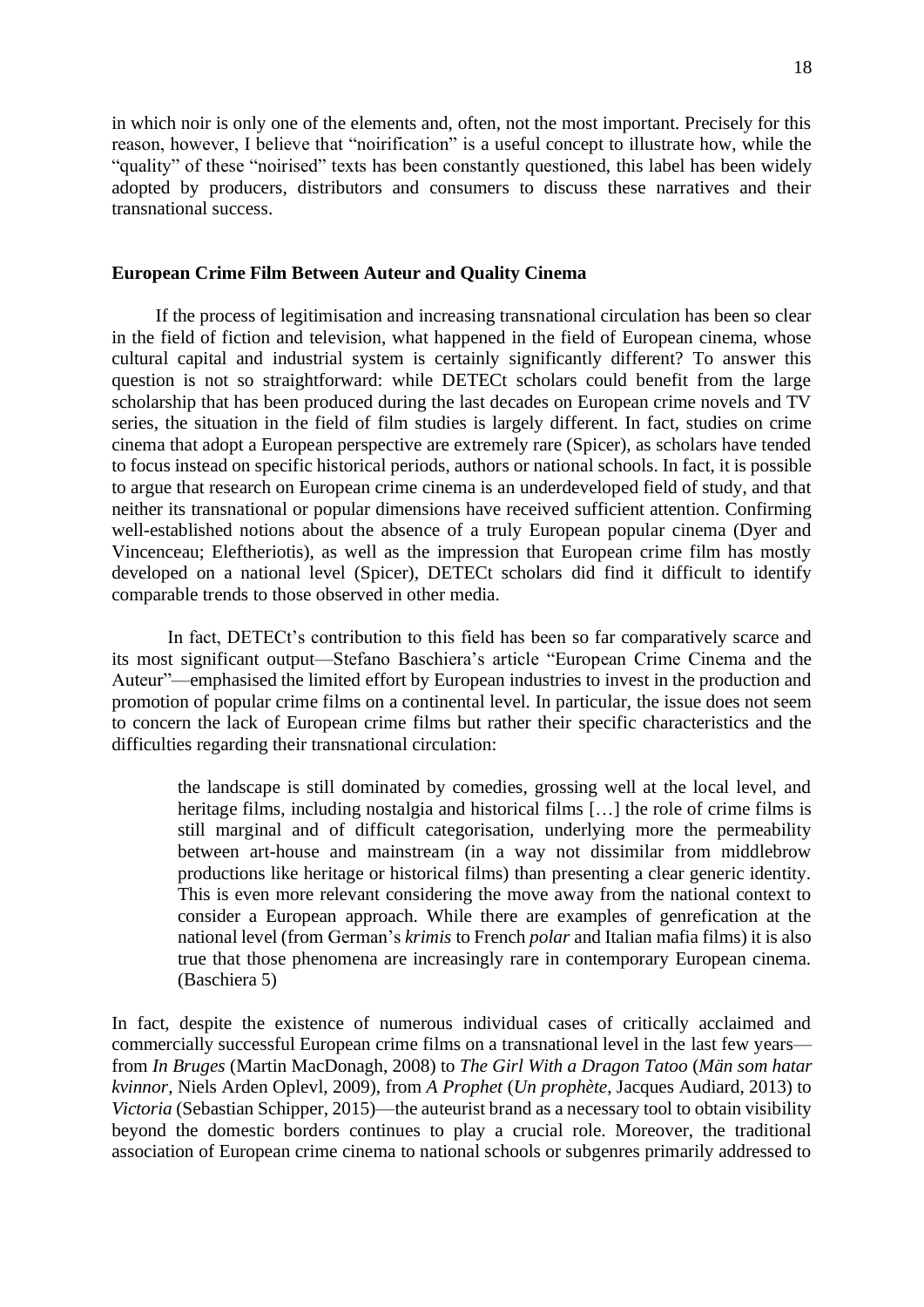a domestic audience and/or to a limited niche of cinephiles makes it difficult for this type of film to address a truly continental audience on a regular basis.

In this sense, Baschiera's article seems to confirm previous studies that have emphasised not only the limited circulation of European crime films but also strong links to specific cultural contexts. This was indeed a main argument of the important collection of essays *European Film Noir* edited by Andrew Spicer in 2007, which emphasised how the identification of European cinema with art cinema and the specificities of the different national contexts have left their visible marks on this genre. As with the case of Forshaw's *Euro Noir*, Spicer's collection is indeed organised in sections that strictly refer to national areas (France, Great Britain, Germany, Spain and Italy), each emphasising their specificity and relative autonomy:

The aspect of European film noir that emerges most strongly from this survey is its *national specificity*. In each country, noir and neo-noir have individual trajectories that reflect that nation's history, its political organisation, its cultural traditions, the state of its film industry and the strengths of its cinematic culture. In each case, film noir and neo-noir frequently engage with social, political and cultural issues that are particular to that nation. This leads to marked variations in characterisation and in the construction of gender. There are also significant differences in visual style and aesthetics between the various countries, and also a wide variety within each separate national noir/neo-noir. (13–14)

*European Film Noir* furthermore shows how the role of auteurs is also evident by presenting stylistic and thematic readings that highlight the aesthetic and cultural approaches adopted by European crime films, without taking into consideration their international circulation and their possible mutual influences. In fact, in his introduction to the book, Spicer explains how all these different European cinemas negotiate their identity primarily through their relationship to the model of American noir, effectively giving shape to a proper transnational and, his in words, "transcultural" phenomenon which, however, is generated through their common references to this external party rather than a direct connection to each other (17).

While the mediation of Hollywood cinema is also stressed by Baschiera (5), his study takes us a little further, helping us identify both a new emerging trend and a different analytical perspective that can shed light on aspects that would be otherwise underestimated. Perfectly in line with the larger context discussed by DETECt scholars, Baschiera highlights how an exclusive focus on the relationship to American cinema implies "a missed opportunity to create the kind of links, connections and transnational influences which would allow an understanding and a conceptualisation of crime film as part of a European popular cinema" (9). On the contrary, Baschiera suggests giving more attention on the idea of the recent emergence of a European "quality" crime film, which he defines as "commercial productions with auteurist ambitions" and whose existence he links to the increasingly central role played by national broadcasters in the European film production (5).<sup>4</sup>

As we will see in relation to the case of Italian cinema, discussed in the next section, this development has helped recent European crime films to find an international distribution, even if it often reaches only a small audience. While this phenomenon remains marginal, it suggests that we are witnessing a convergence of film industrial and aesthetic practices with the larger trends discussed above. Moreover, the centrality of intermedial relationships is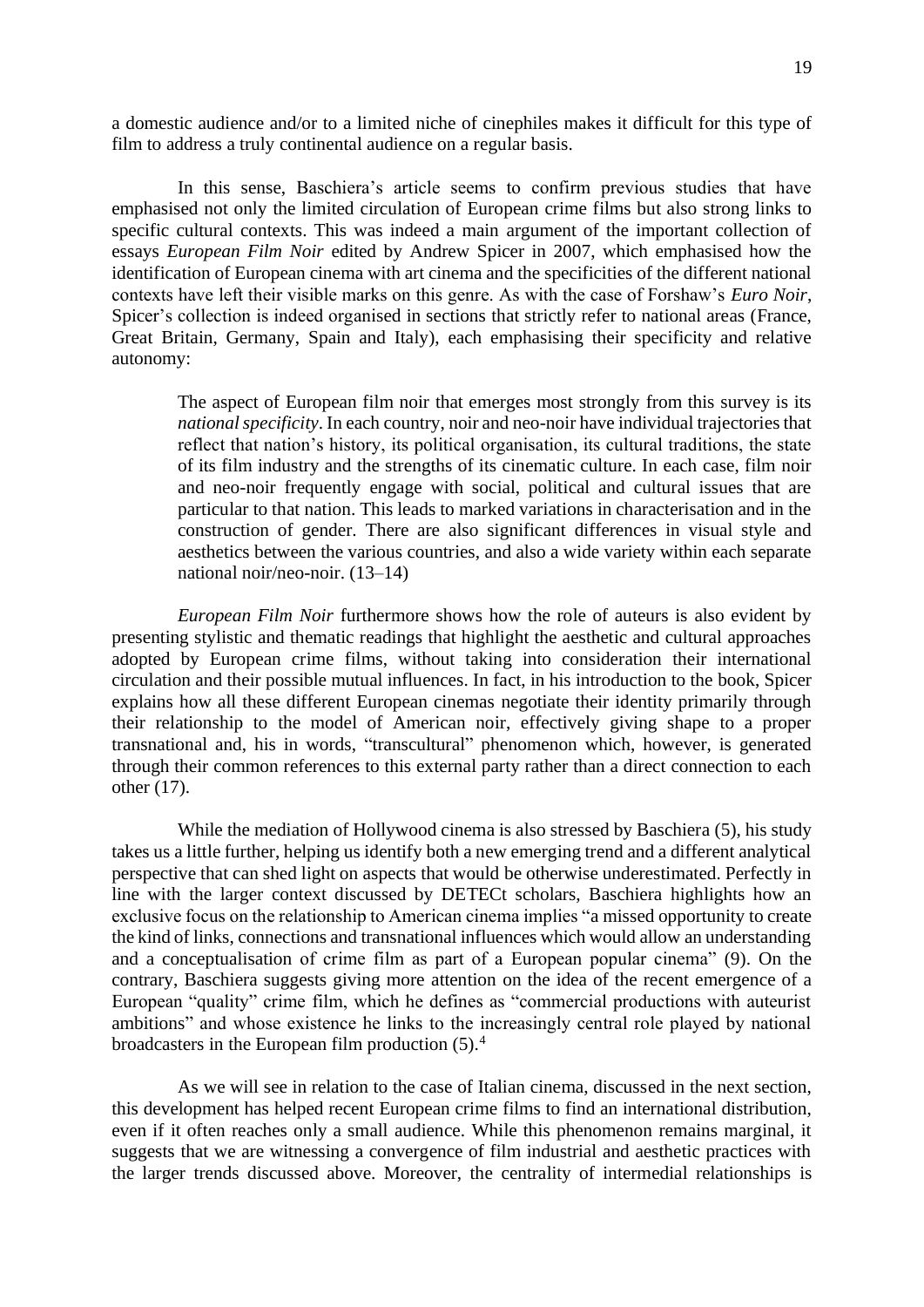directly linked to the opportunity for contemporary cinema to take advantage of a potentially global online distribution, which not only transcends national borders much more easily, but also emphasises the necessity of thinking about film as a specific area of an interconnected media system.

### **On the Theatrical Distribution of Italian Crime Films**

In what follows, I will examine in particular information acquired from the International Movie Database (IMDb) and the European Audiovisual Observatory's LUMIERE database to offer both a quantitative and qualitative assessment of this phenomenon. On the one hand, although IMDb's categorisation must not be regarded as an objective classification about Italian film production, I suggest that an analysis of its labelling of Italian films can help us identify some significant clues about their international reception, as concerns both their visibility outside of the country and the way in which distributors and audiences think about "Italian crime cinema". On the other hand, by looking at the LUMIERE data about the number of admissions for Italian crime films across Europe, I will examine how the films that have obtained at least some theatrical distribution on a continental level show the clear impact of the transnational and intermedial trends that I have discussed in the first part of this article, supporting the idea that we are witnessing the gradual emergence of a new, European approach to the genre also in the field of cinema.

As regards the specific period taken into consideration by the DETECt project—from 1989 to the present—IMDb provides the titles of around 290 Italian feature films tagged with the label "crime".<sup>5</sup> What this corpus makes immediately clear is that a large percentage of these titles do not actually refer to genre films or, in many cases, that their main generic features do not fall within the crime genre. In most cases these films are examples of auteur cinema or social, political or historical dramas or comedies that include – and, sometimes, focus on – a variety of criminal activities and events, often anchored in Italy's reality: as a matter of fact, these films incorporate or touch upon elements of the crime genre but do not resolutely adopt the well-established conventions of crime narratives. In this sense, the IMDb corpus confirms the idea that many Italian "crime" films engage with crime more as a thematic element than as a genre informing the films' narrative structures or stylistic features, thus echoing the scholarly analyses about the superimposition of art cinema and the crime genre discussed in the previous section. By looking at the IMDb list, in fact, it is possible to argue that such an approach is not limited to the films that aim to obtain an international audience, but it is common to the majority of Italian "crime" films.

If we then look at the data collected by the European Audiovisual Observatory's LUMIERE database about the admissions to Italian films in theatres across the continent, we verify how the number of films from the IMDb list that actually received at least some international attention is surprisingly limited, and that their box office results are rather disappointing. In fact, less than ten per cent of the films labelled by IMDb as "crime" seem to have reached more than a few thousand viewers through their theatrical distribution outside of the country. According to the LUMIERE database, which has collected such data since 1996, only nine of these films have sold more than 100,000 tickets in the European region (including Russia), and only twenty-four sold more than 10,000 tickets throughout the last twenty five years (see Table 1). While bearing in mind the biases in IMDb's categorisation system and its extremely broad definition of the notion of "crime film", these figures prove that the transnational circulation of Italian "crime" films, at least as concerns their theatrical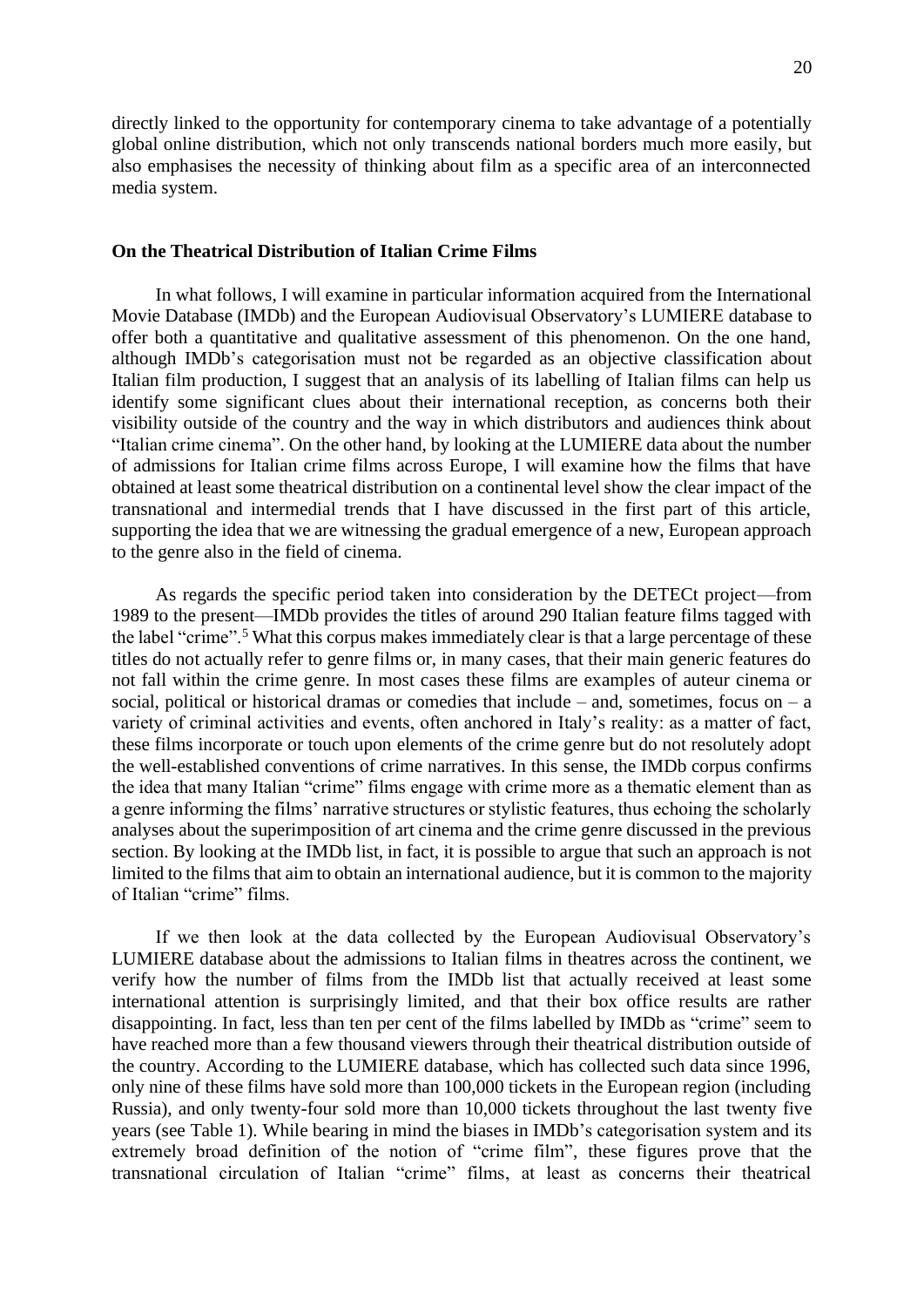distribution, is extremely limited, if not non-existent. The following considerations aim therefore to show that, in spite of such small absolute numbers, these films participate in a much wider network of exchanges in the fields of fiction and television and that they both benefit to a certain extent from the emergence of a transnational popular culture on a continental level. Of course, it is also necessary to consider that Italian crime films could be now potentially distributed through a variety of digital platforms, which would provide the opportunity for a much more extensive and extended exposure to transnational audiences. 6 It is precisely through these different channels of distribution that the intermedial dimension of European crime cinema might fully emerge in the future, emphasising how crime films are actually part of much broader narrative worlds that European viewers and readers might encounter in a variety of media contexts.

If we look more closely at the shortlist in Table 1, the analysis of European crime cinema described in the previous section seems indeed to be confirmed. Almost all of these films combine the themes or some of the stylistics features typical of the crime genre with clear markers of an authorial brand, literary credentials and/or an explicit engagement with the national history or contemporary social reality. Films such as *One Hundred Steps* (*I cento passi,*  Marco Tullio Giordana, 2002), *The Consequences of Love* (*Le conseguenze dell'amore,* Paolo Sorrentino, 2004)*, My Brother Is an Only Child* (*Mio fratello è figlio unico,* Daniele Lucchetti, 2007), *Gomorrah* (*Gomorra*, Matteo Garrone, 2008)*, Human Capital* (*Il capitale umano,* Paolo Virzì, 2013), *Black Souls* (*Anime nere*, Francesco Munzi, 2014), *Dogman* (Matteo Garrone, 2018) or *The Traitor* (*Il traditore*, Marco Bellocchio, 2019) are indeed primarily auteur films and/or socio-political dramas, sometimes adapted from literary sources and, specifically, from the work of writers dealing with criminal facts—often based on real events—as opposed to novels written by crime-fiction specialists. While their real or supposed links to the crime genre should not be underplayed, especially when thinking about their box-office results in the domestic market, these films certainly did not obtain an international distribution because of their potential generic identity, but rather as a result of the cultural capital as well as the commercial value attached to these other features. It is indeed no coincidence that eight of the first ten films in this list premiered at international film festivals such as Cannes or Berlin, more than half received major national and international prizes (including the European Film Awards) and, above all, most of them were signed by some (if not almost all) of the main contemporary Italian directors.<sup>7</sup>

Besides this superimposition of the authors' brand and the crime genre, however, other characteristics of these films become immediately visible by adopting the intermedial perspective discussed above. Half of the titles in this list, and seven in the first ten, are adaptations from literary sources (I include in this category Saviano's *Gomorrah*, despite its non-fictional topic). In the cases of *Romanzo criminale* (Michele Placido, 2005), *Gomorrah*, *Suburra* (Stefano Sollima, 2015) and *Piranhas* (*La paranza dei bambini*, Claudio Giovannesi, 2019), then, we are dealing with adaptations of books, by authors such as Saviano and De Cataldo (the latter one of the most successful contemporary Italian crime writers), that had already obtained international fame and that were soon to be turned into even more popular TV series. Part of truly cross-media crime narratives, these films build on pre-sold properties in order to aim for an international audience (Boni; Benvenuti; Guerra, Martin and Rimini). This is especially obvious in the case of *Suburra*, which was conceived simultaneously with the TV series (a coproduction between the American multinational Netflix and national Italian broadcaster RAI) to be released a couple of years later: the film therefore served as a sort of cinematic pilot for the show, which is in fact a prequel of both the original book and its adaptation for the screen. This example has often been indicated as the clearest sign of an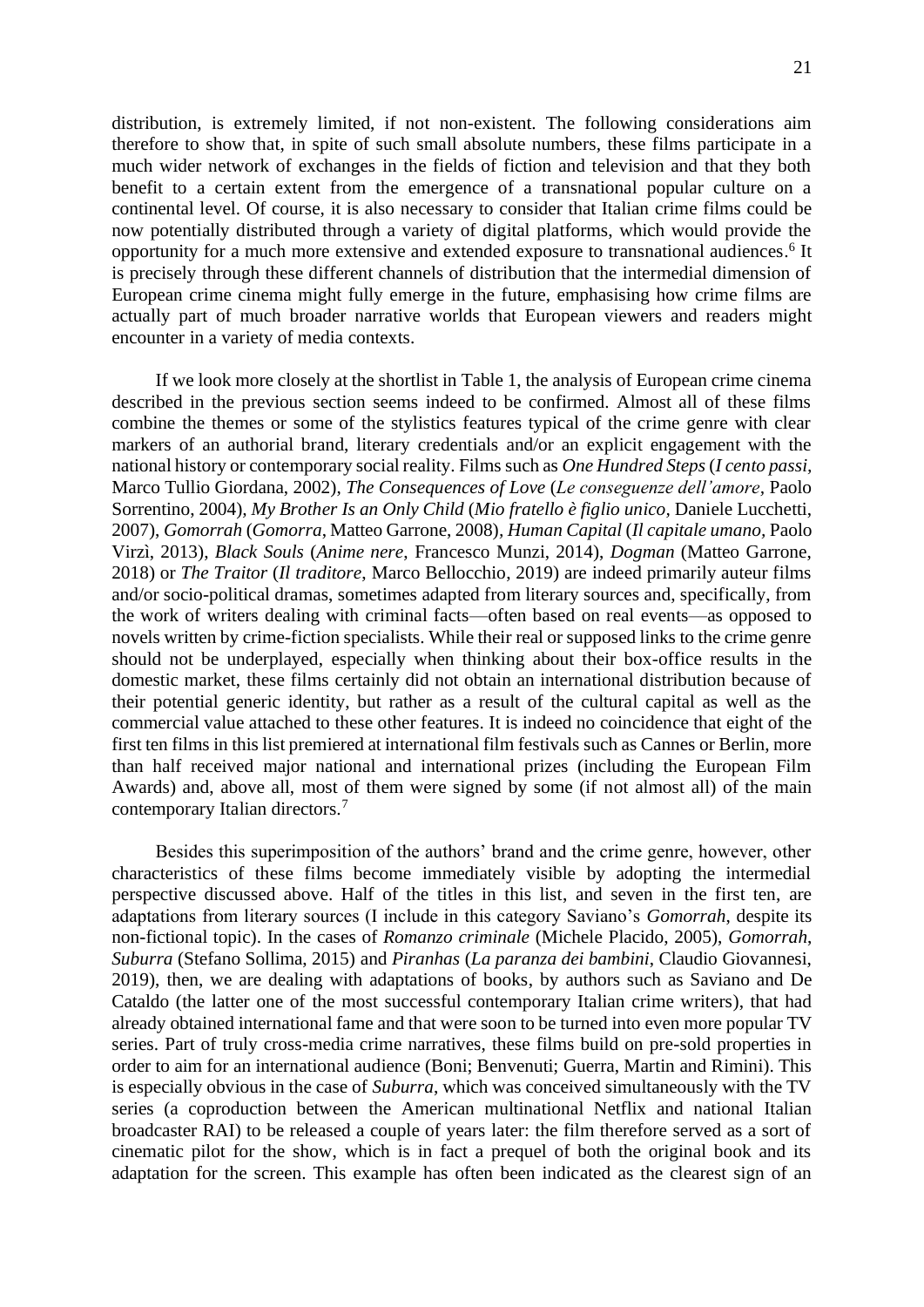industrial and aesthetic convergence between Italian film and television, which in recent years has led to the creation of a variety of films and TV series that were conceived from the beginning as part of a "dual" strategy, involving the production and distribution of different versions of the same projects via the two media (Barra and Scaglioni). Other films—*I'm Not Scared* (*Io non ho paura*, Gabriele Salvatores, 2004), *My Brother is an Only Child*, *The Goodbye Kiss* (*Arrivederci amore ciao*, Michele Soavi, 2006), *Human Capital*, *La ragazza nella nebbia* (Donato Carrisi, 2017)—are adaptations of non-serial bestsellers in Italy, all written by well-known writers and sometimes the recipients of important literary as well as film awards. Some of these books are real examples of crime fiction, while others are primarily linked to the genre because of the themes they explore (i.e., political violence, mafia, media representation of crime).

The notion "quality crime cinema" as described by Baschiera seems in fact perfectly suited to describe the majority of these films.<sup>8</sup> As with their literary and television counterparts, they combine the thematic or generic elements of the crime genre with the marks of a certain kind of social realism, political commitment, and aesthetic ambition to acquire the cultural legitimacy that appears to be the necessary element to gain international visibility. By adopting the intermedial perspective proposed above, Locatelli's concept of "noirification" seems helpful in this context: while European film distributors, critics and scholars do not necessarily use the "noir" or "neo-noir" labels with the same nonchalance that we have noticed in the field of literature and television, that particularly broad use of the term could be easily applied to virtually all of the Italian crime films that have circulated abroad.

In fact, eleven of these titles are based on noir novels to highlight how, for this very reason, the national and international promotion of these films have certainly benefitted, even if indirectly, from the cultural legitimation—and the related commercial potential—of this label in the field contemporary popular fiction. In addition to the novels previously discussed, the case of *I'm Not Scared* is significant in this respect as it is an adaptation of a work by one of the most popular contemporary Italian noir writers, Niccolò Ammaniti, who has deeply influenced the development of the genre in fiction, film and television. *The Goodbye Kiss* is the adaptation of a novel written by the most important Italian proponent of the idea of "Mediterranean Noir", Massimo Carlotto, whose activitiy has been extremely important for the development of this label, in Italy and elsewhere (Jansen, Lanslots and Vermandere 89–154). Equally telling is the case of Paolo Virzì's adaptation of Stephen Amidon's novel *Human Capital*, originally set in Connecticut and turned into a noir film exploring the social and economic reality of Northern Italy. Donato Carrisi's *La ragazza nella nebbia* and *Into the Labyrinth* (2019) are also indicative of the same trend. The two novels from which they were adapted (by their own author) did not obtain the same critical legitimisation as other writers discussed here; however, Carrisi's move into the field of cinema immediately provided at least the first of them with the status of "quality", as *La ragazza nella nebbia* received four prizes at the most important national film awards—the David di Donatello—including the prize as the "Best Debuting Director".<sup>9</sup>

The idea of "noirification", moreover, can help us identify other traits of these films that are specific to the fields of cinema and television. Almost all of the titles in this list that are not adaptations of noir novels can and indeed have been seen as instances of the approach to noir cinema typical of contemporary European art cinema or quality TV series. Sorrentino's *The Consequences of Love*, Placido's *Angel of Evil* (*Vallanzasca: gli angeli del male*, 2010), Sollima's *A.C.A.B.* (*A.C.A.B. All Cops Are Bastards*, 2012), Garrone's *Dogman* (2018), Carpignano's *The Ciambra* (*A Ciambra*, 2018), and the D'Innocenzo brothers' *Boys Cry* (*La*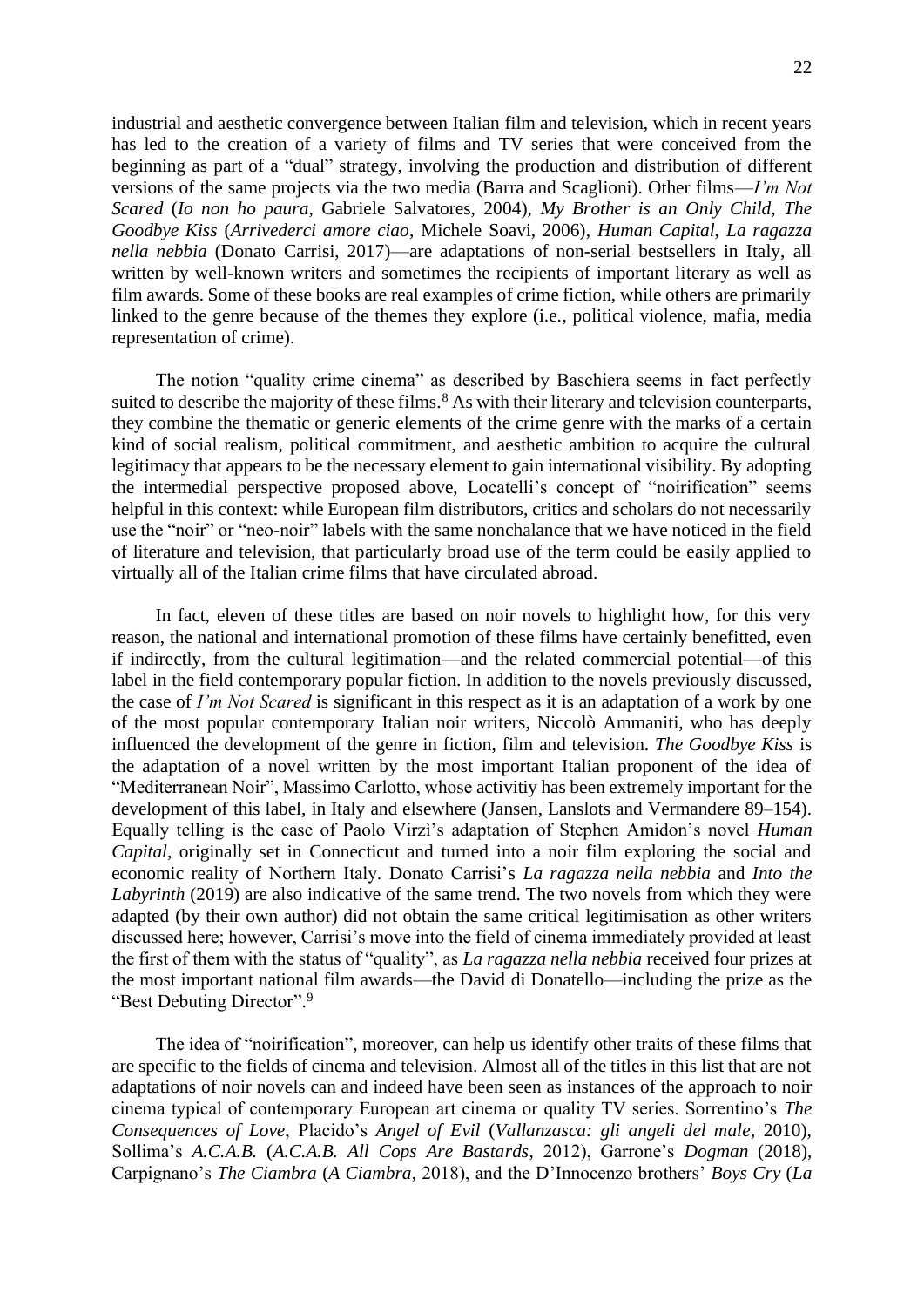*terra dell'abbastanza*, 2018) clearly borrow at least some of the stylistic features of neo-noir, gangster films and/or TV series to insert themselves in these larger trends typical of contemporary film and television. Combining their more or less explicit authorial approach with these elements, they prove how it is possible to stress that a "noirification" specific to contemporary European cinema is also at work, and also in this sector it serves as an efficient tool to acquire the marks of "quality" that help the films obtain an international recognition.

As a matter of fact, if we compare the data about the transnational circulation of Italian crime films with that of Italian (anf European) films in general—which are still dominated by the figure of the director, international coproductions and a few unexpectedly successful comedies (Scaglioni 24–5)—we might argue that crime is perhaps the only popular genre that to some extent has contributed to the export of Italian films, even when this effort was not entirely satisfying. Confirming the same trend identified in the fields of fiction and television —and, of course, building directly and indirectly on their example—Italian cinema proves that the combination of some artistic ambition with the intermedial, commercial logic promoted by the crime genre has given shape to "quality" films that might potentially compete on the continental market. Rather than evaluating the absolute number of the circulation of these films outside of the country in purely quantitative terms, it seems more useful to look at the crime genre from an intermedial perspective and to insert the performance at the box office in the larger process of transmedia and transnational circulation of crime narratives.

#### **Conclusion**

In this article I have engaged with the research conducted in the frame of the DETECt project on the production and circulation of crime narratives in different media to assess whether and how European crime cinema contributes to the shaping of new, transnational and transcultural popular culture. Looking at data about the circulation of Italian crime films, it is possible to understand the specificity of cinema's role in this context, identifying both the limited reach of theatrical distribution on a transnational level and the impact of the authorial approach on the films' ability to fully participate in mainstream popular culture. In spite of these issues, the article has emphasised how an intermedial approach shows that contemporary European crime narratives have become more and more central in many creative industries precisely as a result of a process of cultural legitimisation, and how it is exactly as a result of this phenomenon that they have found increasingly wider opportunities to cross national borders.

The notion of "noirification" has been used in this sense to highlight how it is precisely through the adoption of a notion of "quality" that European crime narratives are gradually getting more attention by mainstream creatives, producers as well as critics, and are currently reaching larger transnational audiences than in previous decades. As a complex and contradictory phenomenon, the adoption of the themes and the stylistic features of noir to promote these works from both a cultural and a commercial point of view cannot but lead to a variety of approaches and results, largely depending on the specific media with which they engage and national contexts from which and to which they travel. On the one hand, the process of legitimation inevitably implies that the genre could reduce its ability to speak to a mass audience, often targeting primarily the educated urban middle classes or, in the case of cinema, the niche audience of hardcore cinephiles. On the other hand, a significant number of European crime novels, films and TV series have proven able to combine their ambitious thematic and stylistic features with the relatively successful attempt to capture an international public. Whether this trend will further consolidate and strengthen the European nature of these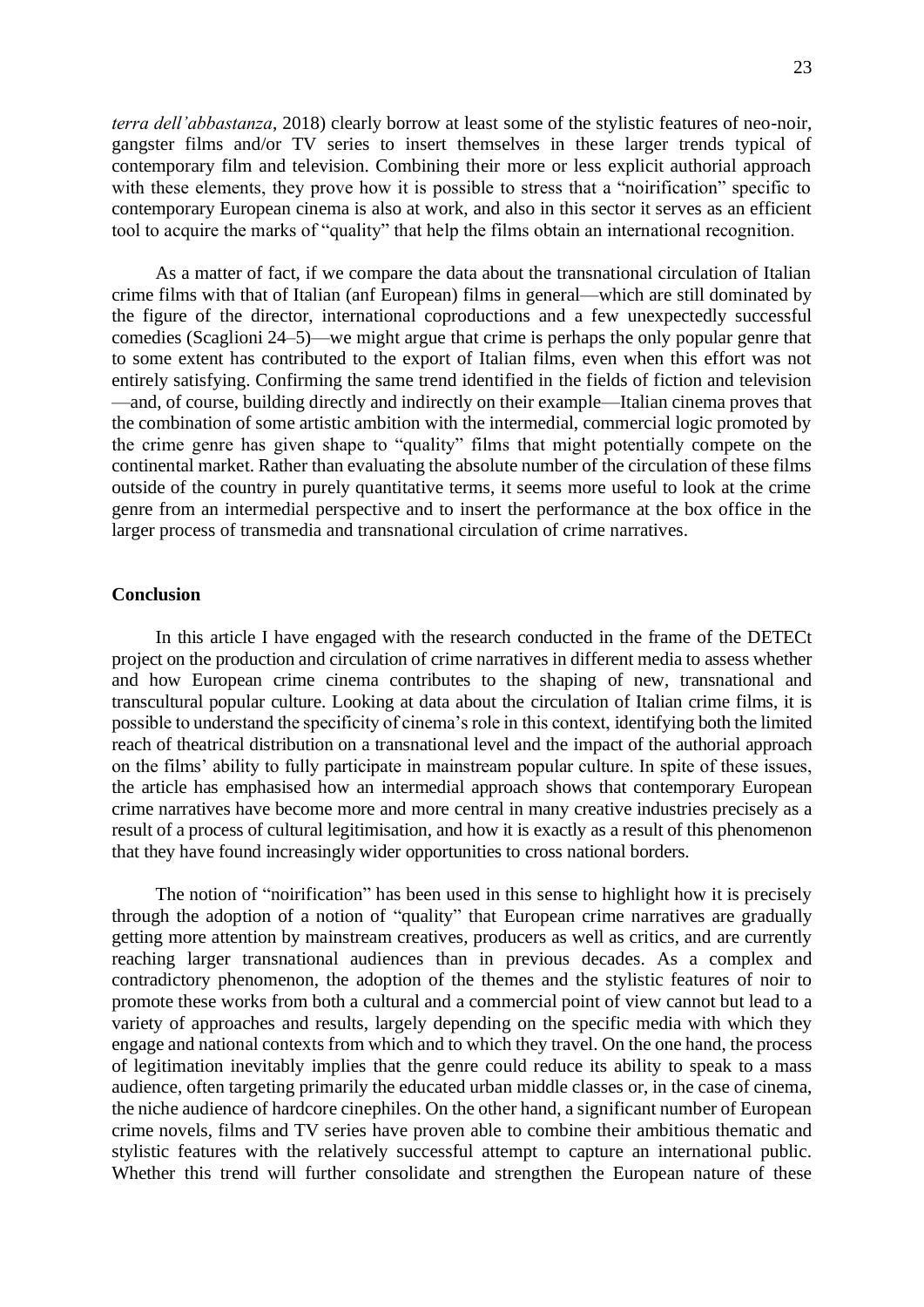phenomena is arguably a question for the future. Whatever the case, it might be helpful to remark that these phenomena somehow parallel the current state of European cultural integration: if popular culture has contributed to increase the opportunities for cultural encounters among citizens across the continent, it is clear that this process has been largely uneven and is marked by many dramatic ambiguities as well as serious resistances.

|                | <b>Title</b>                     | <b>Director</b>             | Year | <b>IMDb</b> genre labels | <b>Non-domestic</b> |
|----------------|----------------------------------|-----------------------------|------|--------------------------|---------------------|
|                |                                  |                             |      |                          | admissions          |
| 1              | Gomorra                          | Matteo Garrone              | 2008 | crime drama              | 1,749,093           |
| 2              | Mio fratello è figlio unico      | Daniele Lucchetti           | 2007 | comedy crime drama       | 460,759             |
| 3              | Romanzo criminale                | Michele Placido             | 2005 | crime drama              | 415,427             |
| 4              | Il traditore                     | Marco Bellocchio            | 2019 | biography crime drama    | 401,049             |
| 5              | Dogman                           | Matteo Garrone              | 2018 | crime drama thriller     | 354,497             |
| 6              | lo non ho paura                  | <b>Gabriele Salvatores</b>  | 2004 | crime drama mystery      | 349,891             |
| $\overline{7}$ | Il capitale umano                | Paolo Virzì                 | 2013 | crime drama              | 328,634             |
| 8              | Le conseguenze dell'amore        | Paolo Sorrentino            | 2004 | crime drama romance      | 197,823             |
| 9              | La ragazza nella nebbia          | Donato Carrisi              | 2017 | crime drama mystery      | 158,668             |
| 10             | La paranza dei bambimi           | Claudio Giovannesi          | 2019 | crime drama              | 98,814              |
| 11             | Suburra                          | Stefano Sollima             | 2015 | action crime thriler     | 97,618              |
| 12             | cento passi                      | Marco Tullio Giordana       | 2002 | biography crime drama    | 73,717              |
| 13             | Vallanzasca: gli angeli del male | Michele Placido             | 2010 | biography crime drama    | 56,396              |
| 14             | Anime nere                       | Francesco Munzio            | 2015 | crime drama              | 46.007              |
| 15             | A Ciambra                        | Jonas Carpignanop           | 2018 | crime drama              | 43,617              |
| 16             | Arrivederci amore ciao           | Michele Soavi               | 2006 | crime drama thriller     | 36,657              |
| 27             | La doppia ora                    | Giuseppe Capotondi          | 2009 | crime drama mystery      | 30,784              |
| 18             | Romanzo di una strage            | Marco Tullio Giordana       | 2012 | crime drama mystery      | 27,042              |
| 19             | Smetto quando voglio             | Sidney Sibilla              | 2014 | comedy crime             | 25,433              |
| 20             | La terra dell'abbastanza         | Damiano e Fabio D'Innocenzo | 2018 | crime drama              | 19,418              |
| 21             | La prima linea                   | Renato De Maria             | 2009 | biography crime drama    | 15.217              |
| 22             | 5 è il numero perfetto           | Igor Tuveri                 | 2019 | crime drama thriller     | 13,690              |
| 23             | La mafia uccide solo d'estate    | PIF                         | 2013 | comedy crime drama       | 13,265              |
| 24             | A.C.A.B.                         | Stefano Sollima             | 2012 | action crime drama       | 11,512              |

**Table 1: Films tagged as "crime" on IMDb, with data about non-domestic theatrical admission from the LUMIERE database.**

#### **Acknowedgement**

The research presented here has been financed by the research project DETECt — Detecting Transcultural Identity in European Popular Crime Narratives (Horizon 2020, 2018–2021) [Grant agreement number 770151].

#### **Notes**

<sup>1</sup> DETECt — Detecting Transcultural Identity in European Popular Crime Narratives (Horizon 2020, 2018–2021).

<sup>2</sup> In addition to his scholarly articles, Migozzi has published his quantitative analysis of this process on the portal of DETECt project ("Authors").

<sup>3</sup> Of course, many exceptions prove not only that a certain number of crime writers had already acquired a higher cultural status, but also that specific crime stories as well as the genre as a whole had been analysed by some of the most influential intellecturals of the twentieth century (from Eliot to Shklovsky, from Benjamin to Auden, from Kracauer to Eco, from Caillos to Lacan). And yet, the mainstream cultural system as a whole, and literary studies in particular, had largely regarded crime narratives as little more than pure, ephemeral entertainment. This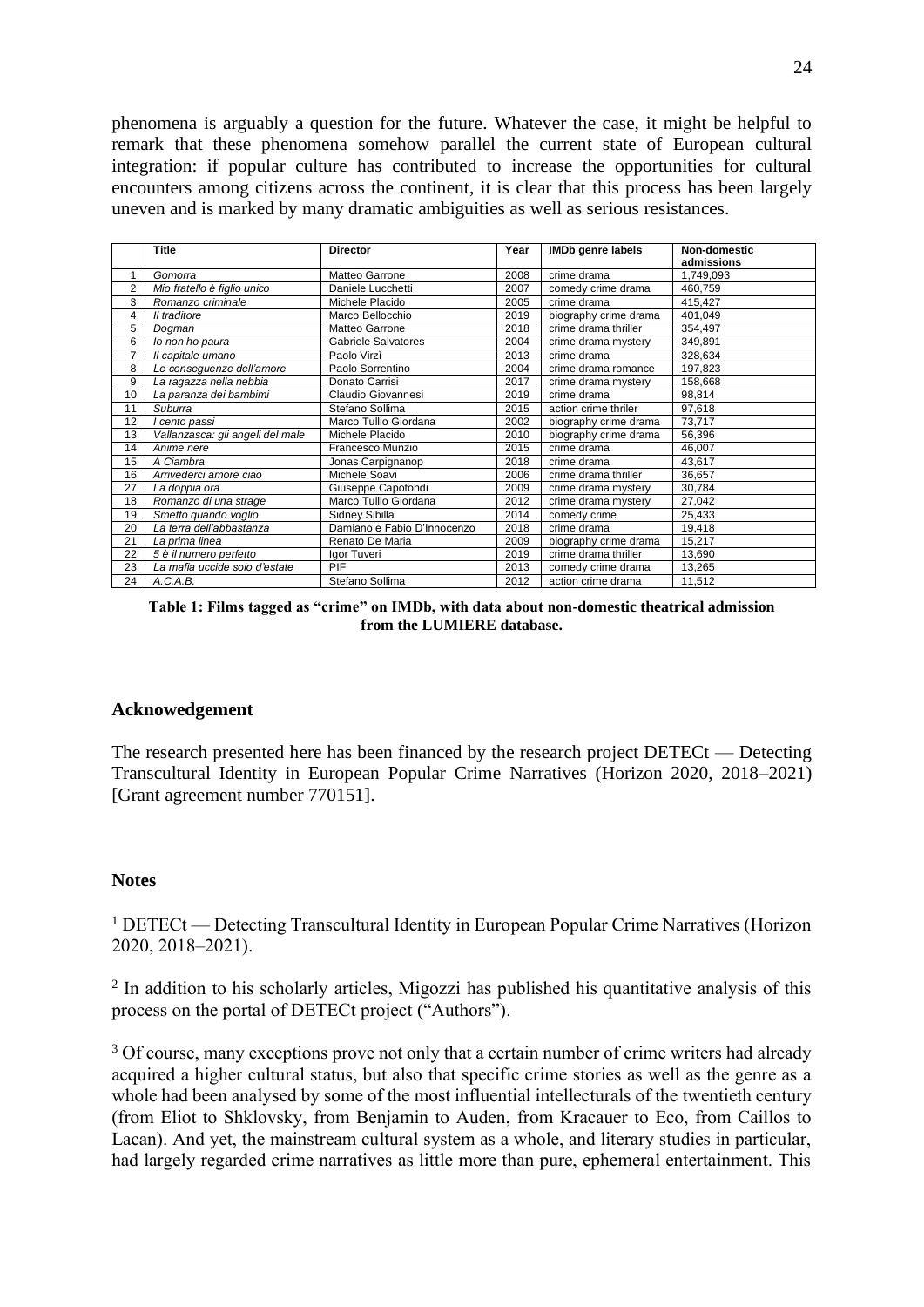approach only started to change substantially between the 1980s and 1990s, for instance in France (Gorrara) and Italy (Jansen, Lanslots and Vermandere 10–1; Pieri 4).

<sup>4</sup> On the concept of "quality" cinema in relation to European cinema see Wood.

<sup>5</sup> The number of films included in the list is not entirely reliable; it also comprises works that have never been completed, are still in production or have never been released, at least in the theatrical circuit.

<sup>6</sup> While the potential of digital distribution is apparent and might be better exploited in the future, studies on the accessibility of Italian films on international TV and digital platforms seems to suggest that it is still extremely limited (Barra and Perrotta).

 $<sup>7</sup>$  On the essential role of festivals, the critics and their cultural legitimation for the transnational</sup> circulation of Italian cinema in general see Scaglioni's edited collection and, in particular, the chapter authored by Garofalo and Morreale.

<sup>8</sup> Dom Holdoway has examined the specific case of Italian "quality" mafia films in a special issue of *Comunicazioni sociali* edited by Bisoni, Hipkins, and Noto, which explores the production, distribution and reception of Italian "quality" cinema more broadly.

9 It would be also interesting to highlight here the case of *La ragazza del lago* (Andrea Maioli, 2007)—which is not included in this list only because IMDb categorises it as "drama mystery thriller" and which could be seen as an example of "Italian Nordic Noir", being the adaptation of the Norwegian novel *Don't Look Back*, written by Karin Fossum in 1996. The film, in any case, only sold 14,933 tickets at the international box office, according to LUMIERE data.

## **References**

- *A.C.A.B* [*A.C.A.B. All Cops Are Bastards*]*.* Directed by Stefano Sollima, Cattleya/Babe Film/Rai Cinema, 2012.
- Agger, Gunhild. "Fiction of Europe." *Nordicom Review*, vol. 22, no. 1, 2001, pp. 43–55. [https://doi.org/10.1515/nor-2017-0343.](https://doi.org/10.1515/nor-2017-0343)
- Amidon, Stephen. *Human Capital*. Farrar, Strauss and Giroux, 2004.
- *Angel of Evil* [*Vallanzasca: gli angeli del male*]*.* Directed by Michele Placido, Cosmo Produzioni/Babe Film/Fox International Pictures, 2010.
- "Authors." DETECt. [www.detect-project.eu/portal/authors.](https://www.detect-project.eu/portal/authors/) Accessed 6 January 2022.
- Baetens, Jan, and Fred Truyen. "From Euro-noir to Europe." *European Review*, vol. 29, no. 5, Oct. 2021, pp. 1–4. [https://doi.org/10.1017/S1062798720001179.](https://doi.org/10.1017/S1062798720001179)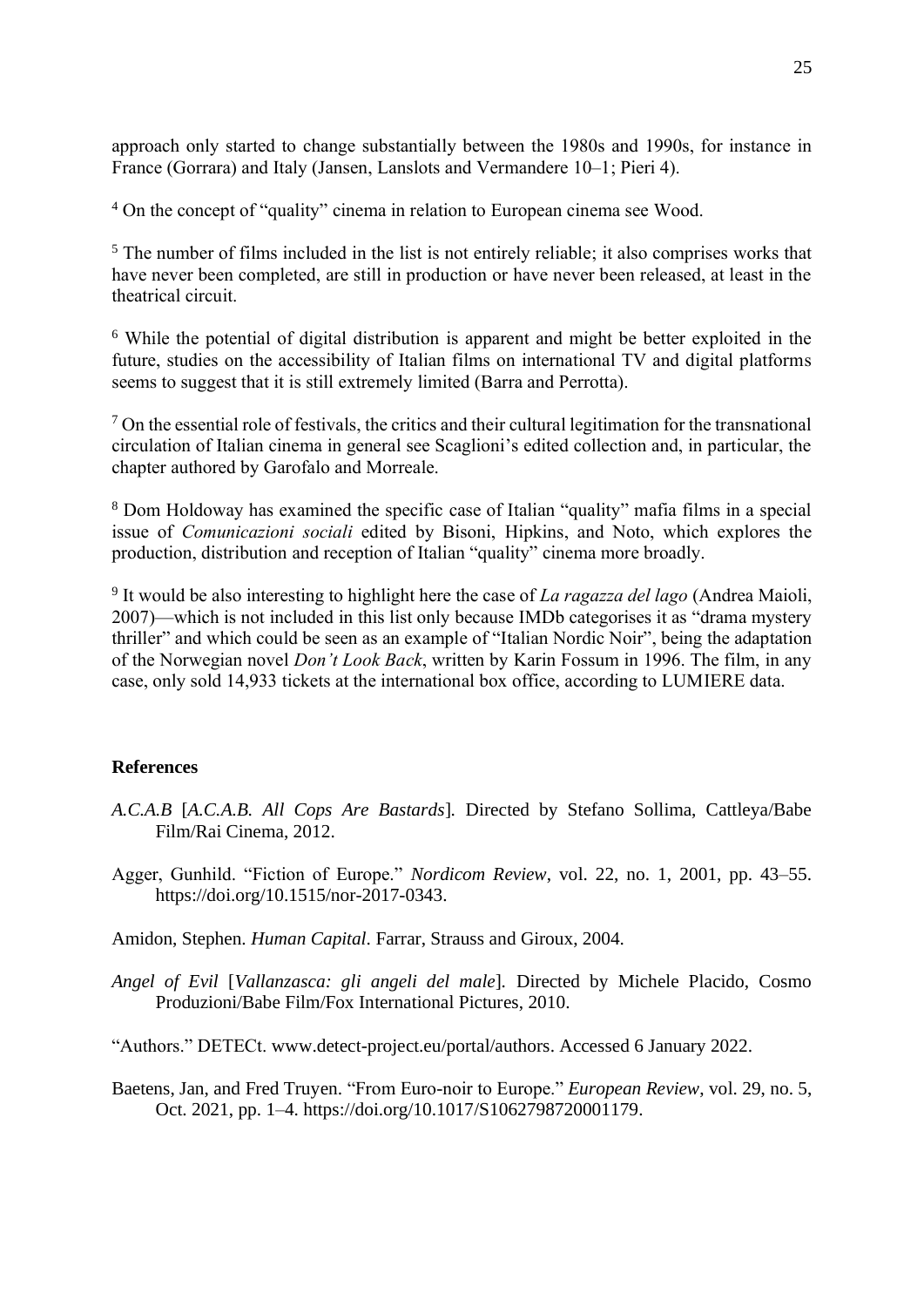- Baetens, Jan, Ana Schultze, and Fred Truyen. "Donald Westlake's *Ordo*: Not Euro, not Noir, but Euro-Noir?" *European Review*, vol. 29, no. 5, Oct. 2021, pp. 1– 9. [https://doi.org/10.1017/S1062798720001180.](https://doi.org/10.1017/S1062798720001180)
- *Babylon Berlin*. Created by Henk Handloegten, Tom Tykwer, and Achim von Borries, Sky,  $2017-$
- Barra, Luca, and Marta Perrotta. "Il cinema italiano all'estero nelle finestre secondarie. Televisione, piattaforme digitali e convergenza." *Cinema italiano made in Italy*, edited by Massimo Scaglioni, Carocci, 2020, pp. 95–112.
- Barra, Luca, and Massimo Scaglioni. "One Story, Two Media: Strategies and Intended Audiences in Italian Productions for Cinema and Television." *Comunicazioni sociali*, no. 3, Sept.–Dec. 2016, pp. 412–25.
- Baschiera, Stefano. "European Crime Cinema and the Auteur." *European Review*, vol. 29, no. 5, 2021, pp. 588–600. [https://doi.org/10.1017/S1062798720001143.](https://doi.org/10.1017/S1062798720001143)
- Benvenuti, Giuliana. *Il brand Gomorra: dal romanzo alla serie TV*. Il Mulino, 2017.
- Biscarrat, Laetitia, and Alice Jacquelin. "Impossible Euronoir? Le polar européen dans sa réception critique française." *¿Interrogations?*, no. 32, June 2021, [http://www.revue](http://www.revue-interrogations.org/Impossible-Euronoir-Le-polar.%20Accessed%2031%20July%202020)[interrogations.org/Impossible-Euronoir-Le-polar. Accessed 31 July 2020.](http://www.revue-interrogations.org/Impossible-Euronoir-Le-polar.%20Accessed%2031%20July%202020)
- Bisoni, Claudio, Danielle Hipkins, and Paolo Noto (eds). *Comunicazioni sociali*, no. 3, "Italian Quality Cinema: Institutions, Taste, Cultural Legitimisation", Sept.–Dec. 2016.
- *Black Souls* [*Anime nere*]. Directed by Francesco Munzi, Cinemaundici/Babe Film/Rai Cinema, 2014.
- Boni, Marta. *Romanzo criminale: Transmedia and Beyond*. University Ca' Foscari, 2013.
- Bondebjerg, Ib, and Eva Novrupp Redvall (eds.). *European Cinema and Television: Cultural Policy and Everyday Life*. Palgrave Macmillan, 2015.
- Bondebjerg, Ib, et al. *Transnational European Television Drama: Production, Genres and Audiences*. Palgrave Macmillan, 2017.
- *Boys Cry* [*La terra dell'abbastanza*]. Directed by Damiano and Fabio D'Innocenzo, Pepito Produzioni/Rai Cinema, 2018.
- *Breaking Bad*. Created by Vince Gilligan. AMC, 2008–2013*.*
- Buonanno, Milly. "Italian TV drama: The Multiple Forms of European Influence." *European Cinema and Television: Cultural Policy and Everyday Life*, edited by Eva Novrup, Ib Bondebjerg, and Andrew Higson, Palgrave MacMillan, 2015, pp. 195–213.

Carrisi, Donato. *La ragazza nella nebbia*. Longanesi, 2015.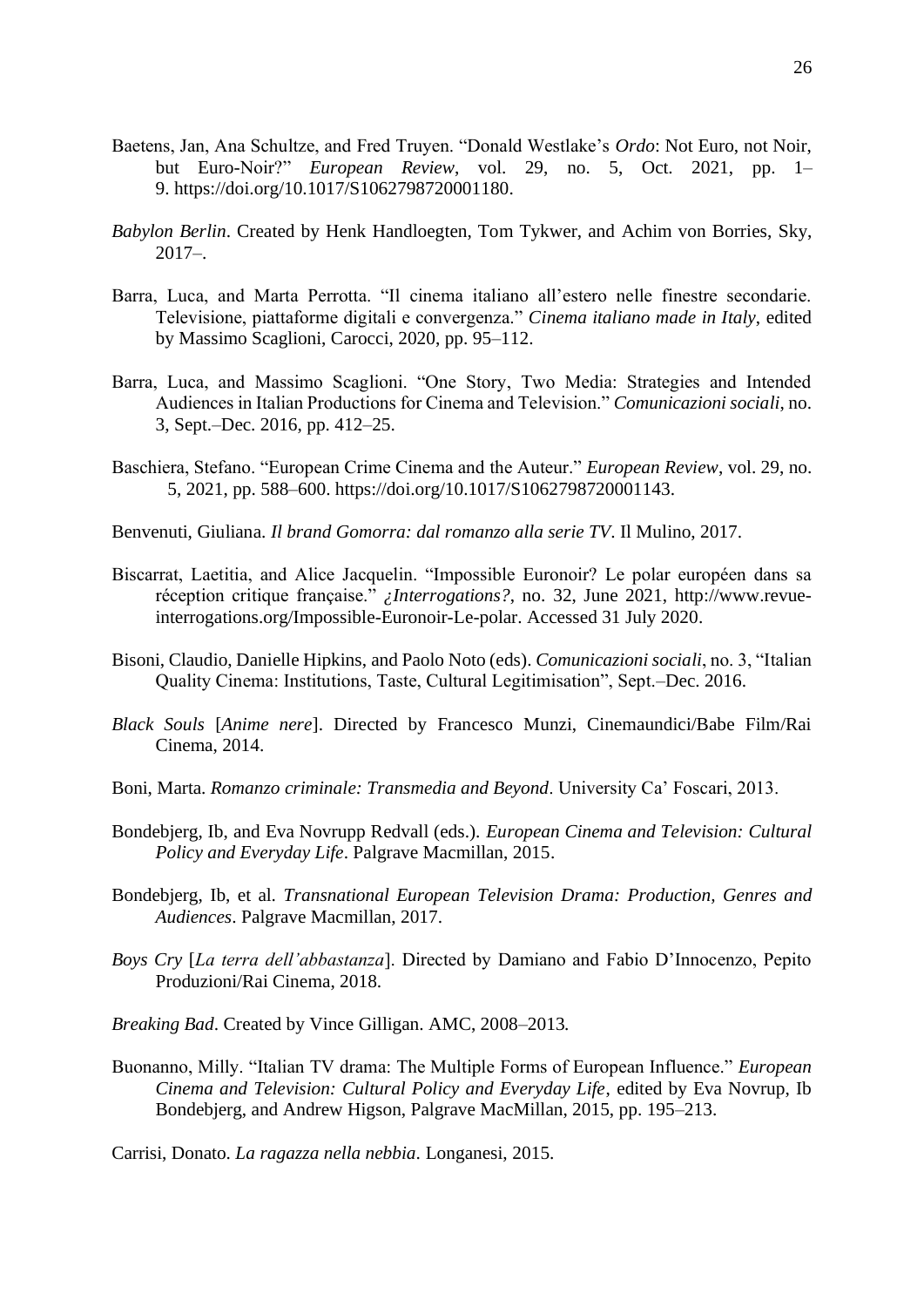- ---. *L'uomo del labirinto*. Longanesi, 2017.
- *The Ciambra* [*A Ciambra*]. Directed by Jonas Carpignano, Stayblack Productions/Rai Cinema, 2017.
- *The Consequences of Love* [*Le conseguenze dell'amore*]. Directed by Paolo Sorrentino, Fandango/Indigo Film/Medusa Film, 2004.
- Creeber, Glen. "Killing Us Softly: Investigating the Aesthetics, Philosophy and Influence of Nordic Noir Television." *The Journal of Popular Television*, vol. 3, no. 1, 2015, pp. 21– 35. [https://doi.org/10.1386/jptv.3.1.21\\_1.](https://doi.org/10.1386/jptv.3.1.21_1)
- Dall'Asta, Monica, Natcha Levet, and Federico Pagello. "Glocality and Cosmopolitanism in European Crime Narratives." *Academic Quarter*, vol. 22, Spring 2021, pp. 1–18. [https://doi.org/10.5278/ojs.academicquarter.vi22.6598.](https://doi.org/10.5278/ojs.academicquarter.vi22.6598)
- Damrosch, David, Theo d'Haen, and Louis Nilsson (eds). *Crime Fiction as World Literature*. Bloomsbury Academic, 2017.
- *Dark*. Created by Baran bo Odar and Jantje Friese, Netflix, 2017–2020.
- De Luca, Giovanna. "From Fear to Laughter: How Comedy Came to Portray the 'Camorra' in Contemporary Italian Film." *Italica*, vol. 95, no. 3, Fall 2018, pp. 400–416.
- *Dexter*. Created by James Manos Jr., Showtime, 2006–2013.
- Dobrescu, Caius. "Failed Cultural Hybridity and Takeaways for the Euro-Noir in the American-Romanian Series Comrade Detective." *Academic Quarter*, vol. 22, Spring 2021, pp. 1–17. [https://doi.org/10.5278/ojs.academicquarter.vi22.6609.](https://doi.org/10.5278/ojs.academicquarter.vi22.6609)
- *Dogman*. Directed by Matteo Garrone, Archimede/Le Pacte/Rai Cinema, 2018.
- Dyer, Richard, and Ginette Vincendeau. *Popular European Cinema*. Routledge, 1992.
- Eleftheriotis, Dimitris. *Popular Cinemas of Europe: Studies of Texts, Contexts, and Framework*. Continuum, 2001.
- *Fargo*. Created by Noah Hawley, FX, 2014–.
- Fossum, Karin. *Don't Look Back*. Harcourt, 2002.
- Garofalo, Damiano, and Emiliano Morrreale. "Il cinema italiano all'estero e la sua legittimazione culturale: i festival e la critica specializzata." *Cinema made in Italy*, edited by Massimo Scaglioni, Carocci, 2020, pp. 77–93.
- *The Girl With a Dragon Tatoo* [*Män som hatar kvinnor*]. Directed by Niels Arden Oplevl, Yellow Bird, 2009.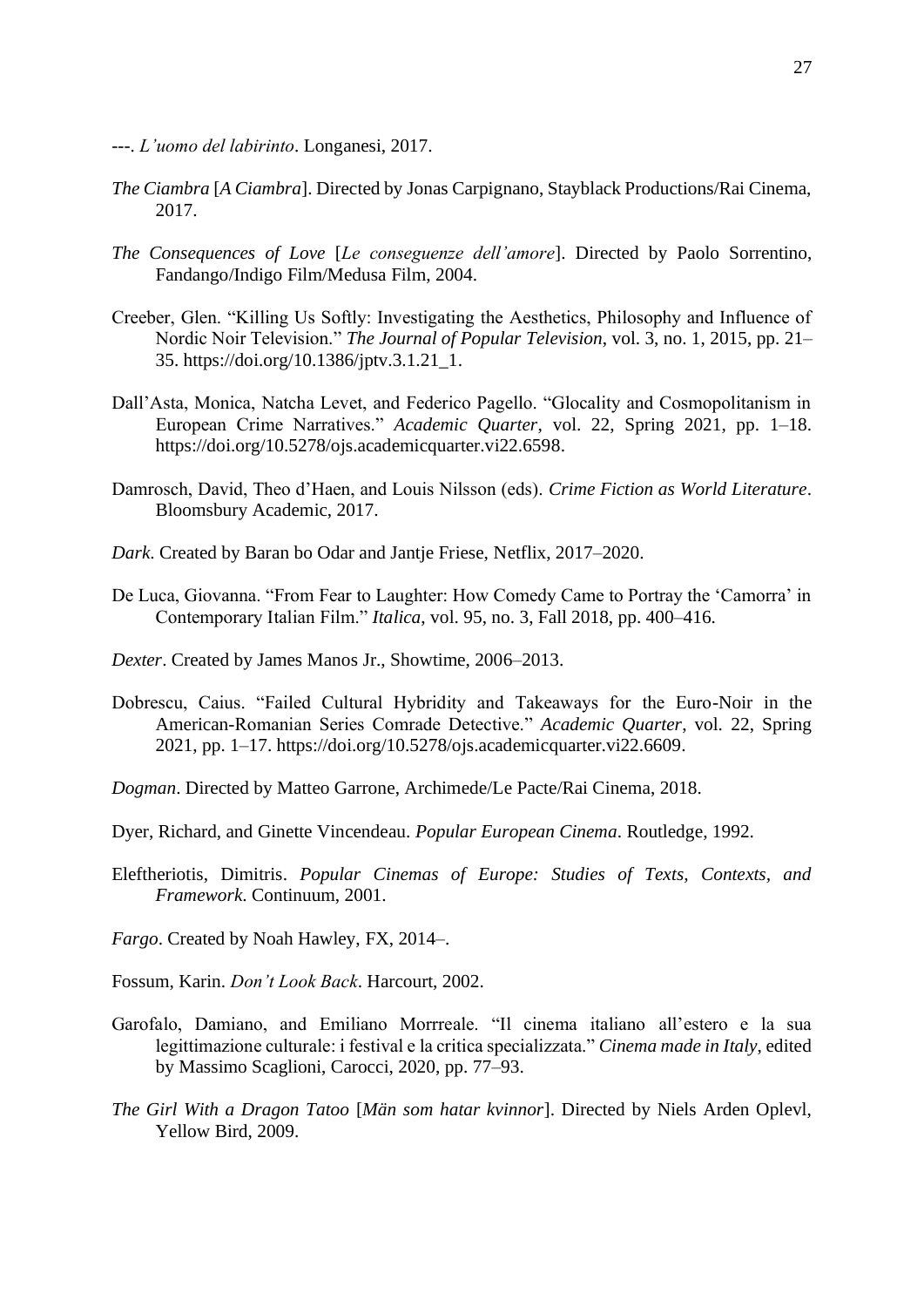*Gomorrah* [*Gomorra*]. Directed by Matteo Garrone, Fandango/Rai Cinema, 2008.

- *Gomorrah* [*Gomorra: la serie*]. Created by Leonardo Fasoli, Stefano Bises, and Roberto Saviano, Sky, 2014–.
- *The Goodbye Kiss* [*Arrivederci amore ciao*]. Directed by Michele Soavi, 2006.
- Gorrara, Claire. "French crime fiction: From *genre mineur* to *patrimoine culturel*." *French Studies*, vol. 61, no. 2, April 2007, pp. 209–14. [https:///doi.org/10.1093/fs/knl216.](https://doi.org/10.1093/fs/knl216)
- Guerra, Michele, Sara Martin, and Stefania Rimini (eds.). *Universo Gomorra: da libro a film, da film a serie*. Mimesis, 2019.
- Forshaw, Barry. *Euro Noir: The Pocket Essential Guide to European Crime Fiction, Film & TV*. Pocket Essentials, 2014.
- Hansen, Kim Toft. "From Nordic Noir to Euro Noir: Nordic Noir Influencing European Serial SVoD Drama." *Nordic Noir, Adaptation, Appropriation*, edited by Linda Badley, Andrew Nestingen & Jaakko Seppälä, Palgrave Macmillan, 2020.
- Hansen, Kim Toft, Steven Peacock, and Sue Turnbull (eds.). *European TV Crime Drama and Beyond.* Palgrave Macmillan, 2018.
- Hill, Annette, and Sue Turnbull. "Nordic Noir." *Oxford Research Encyclopedia of Criminology*, 2016, pp. 1–21[. http://dx.doi.org/10.1093/acrefore/9780190264079.013.294.](http://dx.doi.org/10.1093/acrefore/9780190264079.013.294)
- Holdoway, Dominic. "*Boss in sala*: Cultural Legitimacy and Italian Mafia Films." *Comunicazioni sociali*, 2016, no. 3, pp. 445–54.
- *Human Capital* [*Il capitale umano*]. Directed by Paolo Virzì, Indiana Production/Motorino Amaranto/Rai Cinema, 2013.
- Huw, David Jones. "The Production, Distribution and Reception of Italian Quality: The Case of Cultural Interest." *Comunicazioni sociali*, 2016, no. 3, pp. 361–74.
- *I'm Not Scared* [*Io non ho paura*]*.* Directed by Gabriele Salvatores, Colorado Film Production/Cattleya, 2003.
- *In Bruges*. Directed by Martin MacDonagh, Focus Features/Film 4/Blueprint Pictures, 2008.
- Jacquelin, Alice. "Genèse et circulations d'un genre populaire en régime médiatique: le cas du Country Noir." *Belphégor*, vol. 19, no. 1, 2021. [https://doi.org/10.4000/belphegor.3803.](https://doi.org/10.4000/belphegor.3803)
- Jansen, Monica, Inge Lanslots, and Dieter Vermandere (eds.). *Memoria in Noir: un'indagine pluridisciplinare*. Peter Lang, 2011.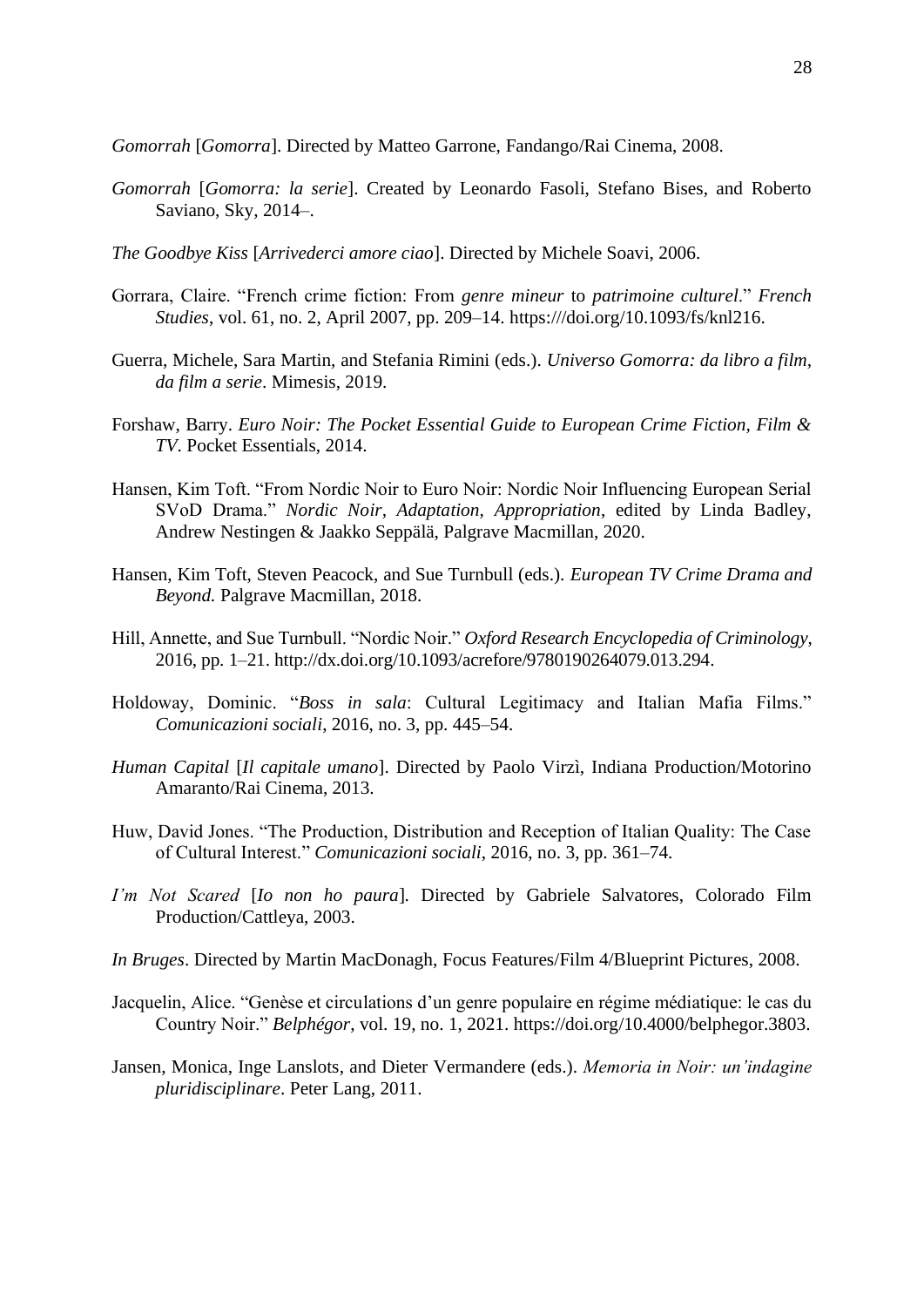- Kalai, Sándor, and Anna Keszeg. "Is There Such a Thing as Hungarian Nordic Noir?: Cultural Homogeneization and Glocal Agency." *Academic Quarter*, no. 22, 2021. [https://doi.org/10.5278/ojs.academicquarter.vi22.6600.](https://doi.org/10.5278/ojs.academicquarter.vi22.6600)
- Locatelli, Massimo. *Psicologia di un'emozione. Thriller e noir nell'età dell'ansia*. Vita & Pensiero, 2017.
- Migozzi, Jacques. "Crime Fiction Import/Export in European Publishing: The Emergence of Euro Noir through the Process of Translation." *Academic Quarter*, 22, Spring 2021, doi: [https://doi.org/10.5278/ojs.academicquarter.vi22.6599.](https://doi.org/10.5278/ojs.academicquarter.vi22.6599)
- Mondello, Elisabetta. *Roma noir 2007. Luoghi e nonluoghi nel romanzo nero contemporaneo*. Robin, 2007.
- *Money Heist* [*La casa de papel*]. Created by Álex Pina. Antena 3/Netflix, 2017.
- *My Brother Is an Only Child* [*Mio fratello è figlio unico*]. Directed by Daniele Lucchetti, Cattleya/Babe Film, 2007.
- *One Hundred Steps* [*I cento passi*]. Directed by Marco Tullio Giordana, Rai Cinema/Tele+/ Titti Cinema, 2002.
- *Ozark*. Created by Bill Dubuque and Mark Williams, Netflix, 2017–.
- Pagello, Federico. "Dal giallo al noir. Glocalismo, transculturalità e transmedialità nel poliziesco italiano contemporaneo". *MediAzioni*, vol. 28, 2020, pp. 30–47.
- ---. "Images of the European Crisis: Populism in Contemporary European Crime TV Series." *European Review*, vol. 29, no. 5, Oct. 2021, pp. 1–14. [https://doi.org/10.1017/S1062798720001167.](https://doi.org/10.1017/S1062798720001167)
- *Peaky Blinders*. Created by Steven Knight, BBC2/BBC1, 2013–.
- Pepper, Andrew. "The Problem of Mediterranean Noir." Paper presented at the DETECt international conference *Detecting Europe in Contemporary Crime Narratives*, Link Campis University, 21 June 2021.
- Pezzotti, Barbara. "Mediterranean Identity in European Crime Fiction." Paper presented at the DETECt international conference *Detecting Europe in Contemporary Crime Narratives*, Link Campis University, 21 June 2021.
- Pieri, Giulia. *Italian Crime Fiction*, Wales UP, 2011.
- *Piranhas* [*La paranza dei bambini*]. Directed by Claudio Giovannesi, Palomar/Vision Distribution, 2019.
- *A Prophet* [*Un prophète*]. Directed by Jacques Audiard, Why Not Productions, 2013.